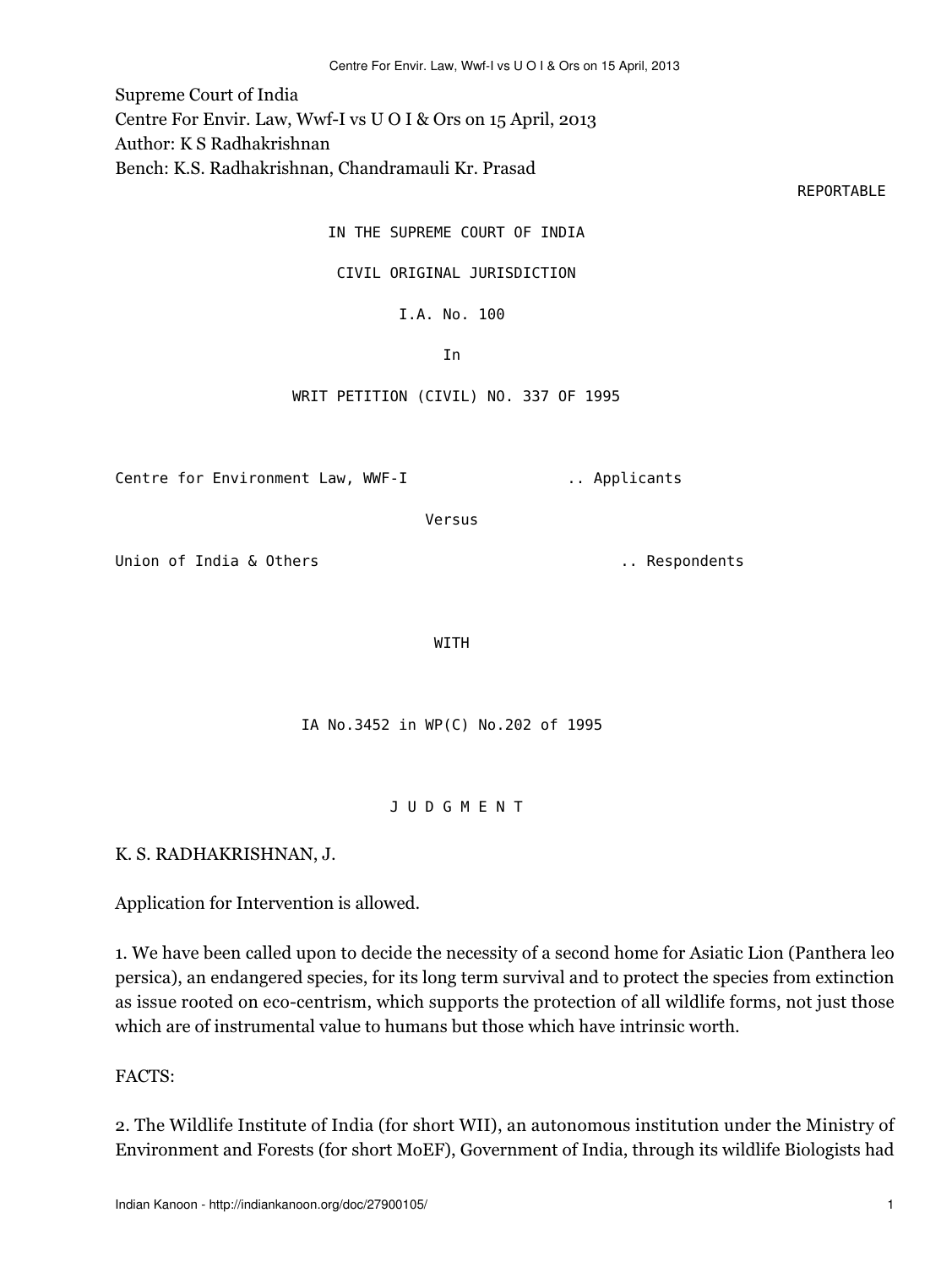done considerable research at the Gir Forest in the State of Gujarat since 1986. All those studies were geared to provide data which would help for the better management of the Gir forest and enhance the prospects for the long term conservation of lions at Gir, a single habitat of Asiatic lion in the world. The data collected by the Wildlife Biologists highlighted the necessity of a second natural habitat for its long term conservation. Few of the scientists had identified the Asiatic lions as a prime candidate for a re-introduction project to ensure its long term survival. In October 1993, a Population and Habitat Analysis Workshop was held at Baroda, Gujarat. Various issues came for consideration in that meeting and the necessity of a second home for Asiatic lions was one of the issues deliberated upon in that meeting. Three alternative sites for re- introduction of Asiatic lions were suggested for an intensive survey, the details of which are given below:

- 1. Darrah-Jawaharsagar Wildlife Sanctuary (Rajasthan)
- 2. Sitamata Wildlife Sanctuary (Rajasthan)
- 3. Kuno Wildlife Sanctuary (Madhya Pradesh)

3. The Research Advisory Committee of WII recognized the need for a prior survey to assess the potential of those sites. Accordingly, a field survey was conducted. Surveys of the three sites were made during winter as well as summer, to assess water availability during the summer and also to ascertain the changes in human impact on the habitat during the seasons. The surveyors concentrated on ascertaining the extent of forest area in and adjoining the chosen protected areas with the aim of establishing the contiguity of the forested habitat. Attempts were also made to establish the relative abundance of wild ungulate prey in the three sites based on direct sightings as well as on indirect evidence. An assessment of the impact on the people and their livestock on habitat quality in all three sites was also made. Of the three sites surveyed, Kuno Wildlife Sanctuary (for short Kuno) was found to be the most suitable site for re- introduction in establishing a free ranging population of Asiatic lions. A draft report to that effect was prepared by eminent Scientists like Ravi Chellam, Justus Joshwa, Christy A. Williams and A. J. T. Johnsingh on behalf of WII. The report revealed that the Kuno was a historical distribution range of Asiatic lions. Report also highlighted the necessity of a long term commitment of resources, personnel, the necessity of a comprehensive rehabilitation package, adequate staff and facilities. Committee did not consider the presence of tigers in Kuno to be a major limiting factor, especially since the tigers occur in such low numbers and density. Since lions live in stable social units, report highlighted that it is important to take lions for the translocation also from a single pride. Further, it was also pointed out that genetic consideration would not be a major factor, provided fresh male lions are moved from Gir to Kuno every three to five years and the resident males in Kuno selectively captured for Zoos.

4. State of Madhya Pradesh then undertook a massive rehabilitation package for the villagers settled in and near Kuno so as to push forward the scheme of relocation of Asiatic lions in Kuno. It was noticed that about 1545 families of 24 revenue villages were living inside Kuno and they had to be rehabilitated outside the sanctuary. Since suitable and sufficient revenue land was not available in adjoining areas, it was decided to relocate those villages on degraded protected forests. Since proposed site of resettlement fell in various blocks of protected forest, the use as a rehabilitation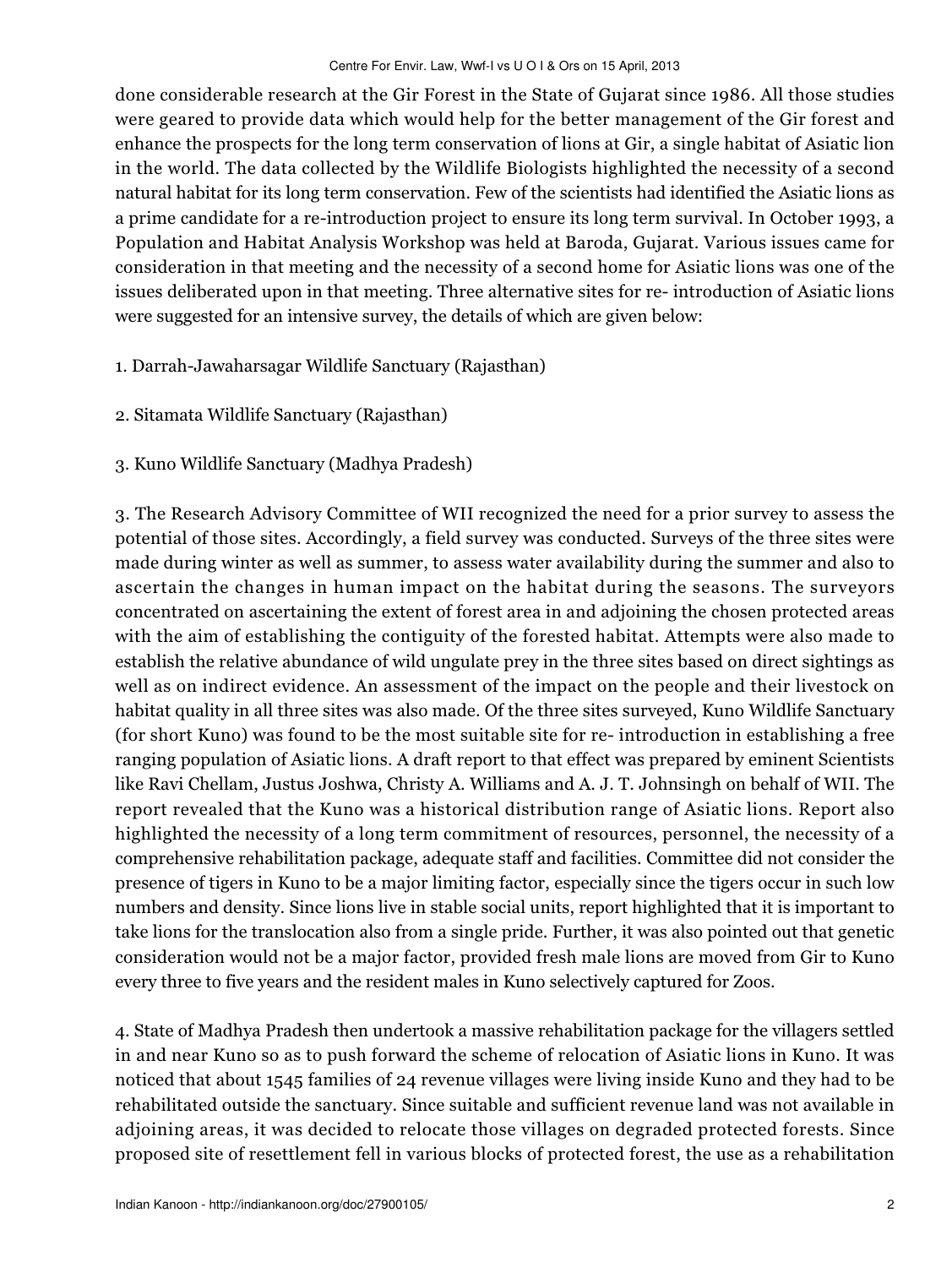purpose involved a legal obligation to obtain prior sanction from MoEF under Section 2 of the Forest (Conservation) Act, 1980.

5. The Secretary (Forests), Government of Madhya Pradesh, therefore, sent a letter dated 24.7.1996 to MoEF seeking final approval of the Central Government in accordance with the Forest (Conservation) Act, 1980. MoEF, after examining the request of the State of Madhya Pradesh, conveyed its approval under Section 2 of the Forest (Conservation) Act, 1980 for diversion of 3720.9 hectare of forest land for rehabilitation of 18 villages located inside the Kuno, subject to fulfillment of certain conditions. Out of 3720.9 hectare of the 13-forest compartments, 3395.9 hectare forest area of 12 compartments was finally approved by the Government of India for de-notification. Compartment No. P-442 of Umarikaia forest block was left out from the original proposal by Government of India letter dated 1.2.2000 and hence, the released area in first phase had been de-notified after due permission from the Government of India. Forest area of 1263.9 hectare released in the second phase could not be de-notified for want of permission from the Government of India. The Government of India constituted a Monitoring Committee for the effective implementation of the Asiatic Lion Reintroduction Project at Kuno which met on 10.3.2004. The Survey report of WII was discussed in the meeting and it was noticed that Kuno Paipur Sanctuary of M.P. was identified as the project site/and a 20 year project was conceived in three phases as below:

a. Phase I (1995-2000 A.D.) Village relocation and habitat development.

b. Phase II (2000-2005) Fencing at the side, translocation, research and monitoring.

c. Phase III (2005-2015) Eco-development.

It was pointed out in the meeting that, currently, the project was in Phase II and 18 villages had been rehabilitated from Kuno. Further, in the meeting, the Chief Wildlife Warden of Gujarat had, however, opined that there was no commitment on the part of the State of Gujarat for providing lions and the State Government had not agreed for the same. Based on the discussion, the Chairman summed up the consensus which emerged out of the deliberations as follows:

1. A letter from MOS, MoEF should be sent to the Chief Minister of Gujarat, highlighting the project justification with a request to provide lions for translocation to Kuno Palpur Sanctuary.

2. State of Gujarat should be provided with a set of project documents.

3. The Chief Wildlife Warden, MP should prepare a road map with a final detail for translocation of lions from Gir to Kuno.

4. An assessment of prey base in Kuno should be done by WII.

5. No further expenditure should be incurred with a focus on lion; however, funding support for habitat improvement/welfare initiatives for other wild animals can continue.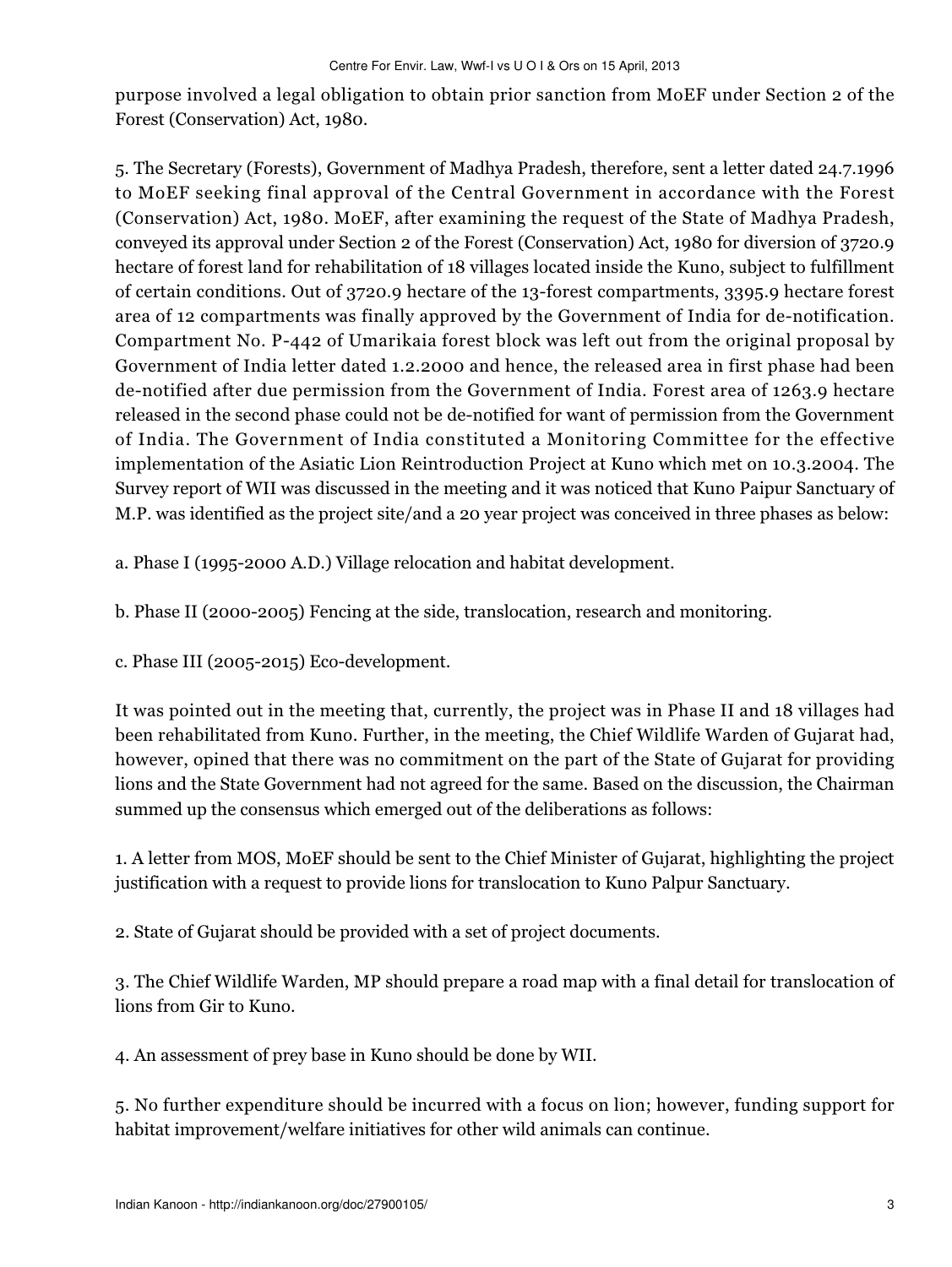6. The scheme for rehabilitation of villagers was prepared by the centrally sponsored Beneficiary-oriented Scheme for Tribal Development. It was stated in the scheme that a total of more than Rs.1545 lacs would be required for the satisfactory re-location of 1545 families of 24 villages out of the limit of Kuno. Out of 1545 lacs, 1061 lacs had been spent on relocation process. Balance 484 lacs were required to be released for the remaining rehabilitation works. The Chief Wildlife Warden, M.P. had certified the said expenditure.

7. WII, in the meantime, had made a detailed assessment of prey population for lion re-location in Kuno. It was noticed that since re- location of villages from Kuno was complete, Government of M.P. was keen to assess the prey base in the sanctuary so as to plan obtaining lions from Gujarat for re-introduction as early as possible. For the said purpose, the task of evaluating for wild prey base was entrusted to WII. Consequently, the faculty from WII, with the help of 34 forest staff, had undertaken the study of ungulates in Kuno under the guidance of Dr. Raghu Chundawat and carried out the prey assessment exercise from 2.1.2005 to 8.1.2005 and 8.2.2005 to 13.2.2005. A report was filed in June 2006 (July 2006). The Minister of MoEF sent a letter dated 20.7.2006 to the Chief Minister of Gujarat for translocation of two numbers of lions to Kuno. The Chief Minister of Gujarat vide his letter dated 30.4.2006 replied stating that the matter had been placed before the concerned department for further views. But nothing had been transpired in spite of the fact that crores and crores of rupees were spent by the Government of India for re- location of villages, de-notifying the reserve forest and so on which led to the filing of this public interest litigation seeking a direction to the respondents to implement the re-location programme as recommended by WII, and approved by the Government of India.

8. The Minister for Tribal Welfare, Forests and Environment, Government of Gujarat vide his D.O. letter dated 18.8.2007 had indicated that it was not possible for the State Government to agree to the proposal for creation of a second home at Kuno in Madhya Pradesh for Asiatic Lions. When the matter came up for consideration before this Court on 30.11.2007 and this Court passed the following order:

There was a proposal for translocation of some of the Asiatic Lions found in the Gir National Park to a forest in Madhya Pradesh. The State of Gujarat has raised certain objections. The State of Madhya Pradesh wants to file its response The proposal is directed to be submitted to the National Board for Wildlife. NBWL may consider the objections of State of Gujarat and response of Madhya Pradesh and submit is recommendation in this court in four months.

9. NBWL then convened a meeting on 18.2.2008 under the Chairmanship of Honble Minister of State for Forests and Wildlife. The Chief Wildlife Warden, Gujarat informed the Board about the various steps taken by the State Government for providing protection to Lions and their habitat and submitted as follows:

a) That Kuno Palpur has a population of 6 to 8 tigers and co-existence of large cats of almost equal size was unlikely.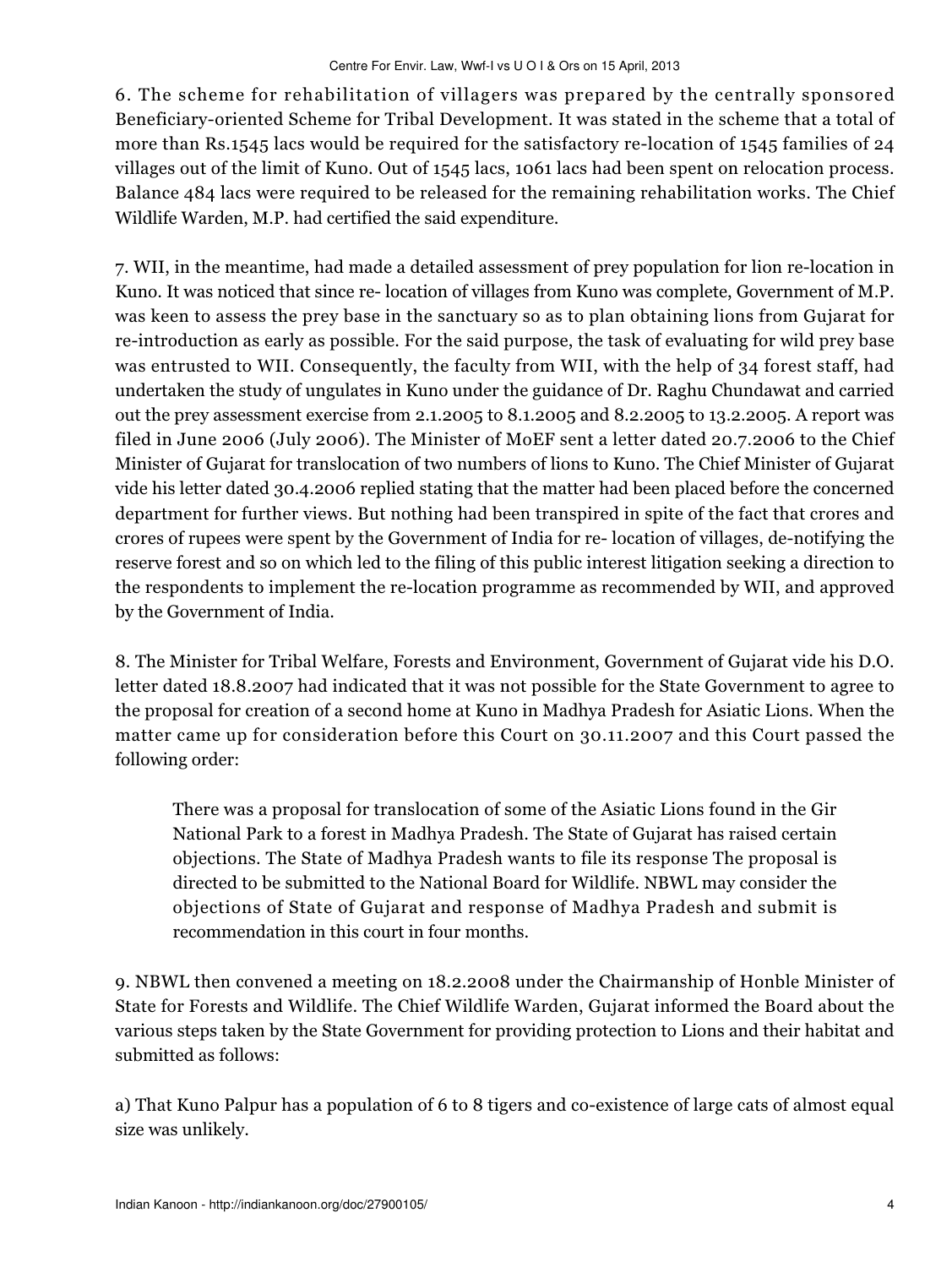b) That Lions world over are known to prefer grasslands in sub-topical to near sub-tropical climates with normal temperature during hot period below 42 degree C. (approx) while Kuno is known to have hot climate during summer with temperature exceeding 45 degree C. for a number of days.

c) The prey base at Kuno is also not adequate enough for the lions.

d) Lions are increasing in number and geographical distribution in vicinity of Gir in Amreli & Bhavnagar districts. This is a natural increase in home range of lions, which is well received by local population. Besides, Gir National Park and Gir-Paniya-Mithiyal Sanctuary and Devalia Interpretation Park, lions have made home in Girnar, grasslands of Savarkundla, Palitana and Mahuva hills and in the coastal region of Jafrabad and Rajula in Amreli districts, Mahuva and Palitana talukas of Bhavnagar district.

e) The Barda Sanctuary area is being effectively prepared as home for lion with vegetation having improved while spotted deer are introduced.

f) The natural expansion of home range being the effective way of establishing natural Meta population that infrequently interact among populations located at different places in Gir region. Thus effectively isolated populations which may still received genetic inputs from the base populations are establishing, providing efficient method of conservation.

g) During the year 2007-2008, Government of Gujarat has launched a special programme for conservation of lion with the Honble Chief Minister of Gujarat announcing a five year action plan package of Rs.40 crore for lion conservation which includes increase in protection force, habitat management, raising awareness to enlist peoples participation etc.

10. The Chairman, NBWL then sought the opinion of the Government of Madhya Pradesh on the points raised by the Chief Wildlife Warden, Gujarat.

11. The Additional PCCF (WL), Government of Madhya Pradesh informed that the Kuno was waiting for the release of lions from Gujarat and that the Madhya Pradesh Government had taken all the necessary measures to make Kuno the ideal second home for the lions. Further, it was pointed out that the State had already relocated 24 villages from the sanctuary for the said purpose. Further, it was pointed out that Kuno was suggested as a second home for lions after due scientific studies conducted by WII and the Kuno had posed no threat to the conservation of lions. Further, it was also pointed out that the prey base was in plenty in Kuno and he requested that the lions be translocated to Kuno at the earliest.

12. Dr. Asad Rehmani, Director, Bombay Natural History Society and member of the Standing Committee pointed out that sporadic presence of tiger in Kuno was in no case detrimental to re-introduction of lions. Dr. Divyabhanusinh Chavda, member of the Standing Committee had also emphasized the fact that there was a need to create a second home for lions. Dr. Chavda cited an example of the death of large number of lions in the Serengeti National Park at Tanzania and other areas in Africa due to epidemics. Dr. Chavda cautioned, it could happen at Gir as well. Rest of the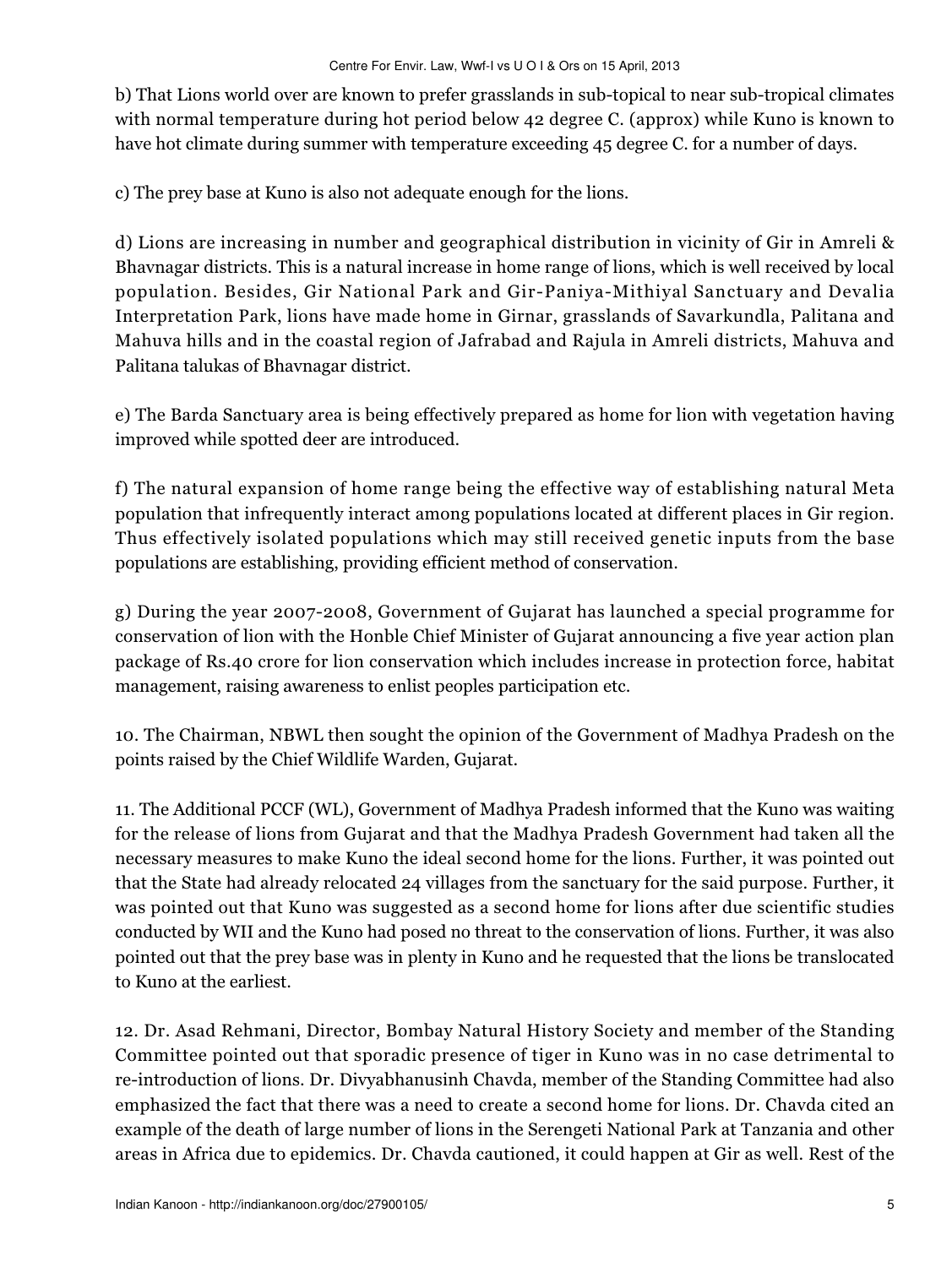members of the Standing Committee also supported the decision for translocation of lions from Gujarat to Kuno. The Standing Committee of NBWL recorded that it was unanimously recommended for translocation of lions from Gujarat to Kuno.

13. The State of Gujarat filed a detailed affidavit before this Court on 4.4.2009 stating that the State had objected to the translocation of lions and that the decision of the Standing Committee was not unanimous. Further, it was also pointed out that there was no sufficient prey base at Kuno so as to receive lions.

14. This Court, after perusing the affidavit filed by the States of Gujarat, Madhya Pradesh as well as MoEF, again passed an order dated 22.4.2009 directing NBWL to have a fresh look on the subject and file a report. It was also ordered that NBWL should hear both the States, if necessary before filing the report. The additional affidavit filed by the State of Gujarat was also placed for consideration before NBWL in its meeting held on 17.7.2009. In that meeting, the Chief Wildlife Warden and the Principal Secretary (Forests) were present on behalf of the State of Gujarat. After detailed discussion, the Standing Committee of NBWL had unanimously decided to have an in-house technical discussion on the subject before taking a final view. The technical discussion was, therefore, held during the 16th meeting of the Standing Committee which was convened on 16.9.2009. In that meeting, the representatives of the Government of Madhya Pradesh (Additional Chief Secretary and Chief Wildlife Warden), Government of Gujarat (Principal Secretary Forest and Chief Wildlife Warden) along with non-official members of the Standing Committee of National Board of Wildlife were also present during the discussions. The following decisions were taken in the technical discussion held on 16.9.2009:

TECHNICAL DISCUSSION ON THE ISSUE TRANSLOCATION OF ASIATIC LION FROM GIR TO KUNO PALPUR It was followed by discussion on Agenda Item No.4 Member Secretary apprised the Committee that during the last meeting it was decided to have detailed technical discussion on the issue of translocation of lions to Madhya Pradesh (M.P.) in Kuno Palpur Sanctuary. Chairman observed that the issue is not mere translocation of lions from Gujarat to M.P. but also the long term viability of survival of the translocated lions. He also pointed out that in past lions have been translocated in M.P. as well as in U.P. unsuccessfully. Further, at present tiger conservation in M.P. also requires focused efforts on the part of the State Government. Under these circumstances any decision for translocation of lions needs to be taken very carefully after judicious consultations.

Dr. Divyabhanusinh Chavda informed that in the previous instances of lions translocation in both the cases, lions were hunted because they became cattle lifters and caused acute lion-man conflict in the introduced areas as the introduced areas were small and devoid of adequate prey based. However, this is not the present case. At present hunting is legally banned and proposed introduction area is not only having enough prey base but also devoid of human population. CWLW, M.P. also informed that Kuno Palpur Sanctuary could accommodate even 60 lions as there was about 900 sq. Km of buffer area around the Sanctuary. There was enough prey base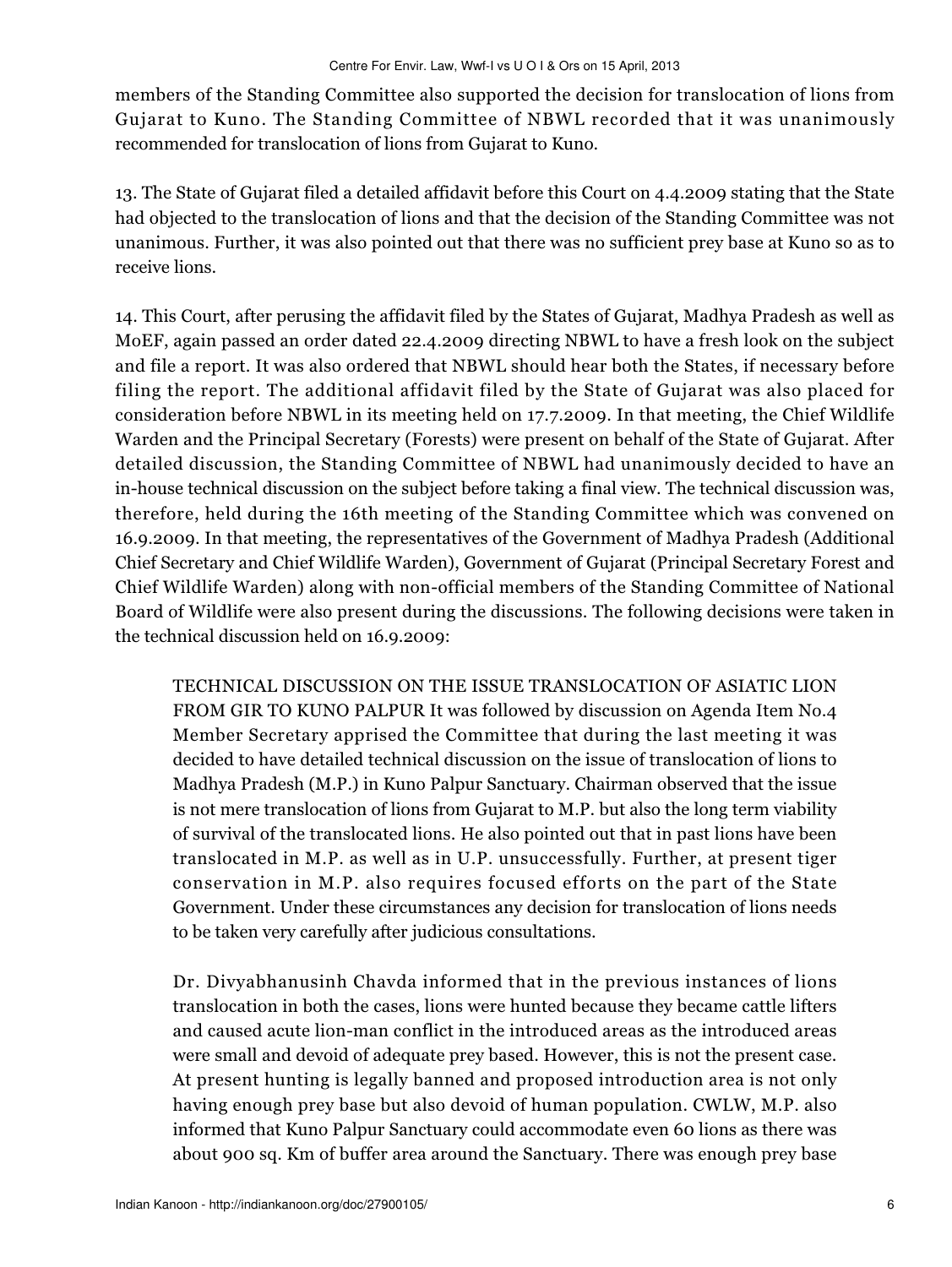as per the survey of the State Forest Department. The additional Chief Secretary, Govt of M.P. submitted that the issue was not between the two States but was survival of lions and it needs to be provided an alternative home outside 8the Gujarat State. More than Rs.34.00 crores have already been spent on the project. In case wild lions are not available, zoo bred lions could be introduced in the identified area following soft release as has been proposed in past. Dr. M.K. Ranjitsinh was of the opinion that introduction of zoo bred or captive bred lions in the wild were not correct approach. The only solution was to introduce wild population of lions. Dr. Asad Rahmani also supported these views of Dr Ranjitsinh.

While elaborating the issue of introduction of captive bred lions, Director, WII informed that introduction of such animals in wild is a long drawn process involving 6-12 years. Only filial-2 or filial-3 of the captive bred population could be introduced in wild through soft release and it would require strict monitoring with scientific inputs at all levels supported with strong political, administrative and financial commitments. Member Secretary pointed out that Honble Supreme Court has referred this issue to the Standing Committee with particular reference to additional affidavit filed by Gujarat State Government. Chairman desired that Ministry could prepare a draft response in the matter and get it circulated amongst the members of the Standing Committee and after incorporating their views, a decision on the response to be filed before the Honble Court would be taken. It was also desired that this draft should be circulated within one month among all the members. Chairman also observed that ministry may restart the earlier approved programme of soft release of captive bred lions in Kunopalpur.

15. The Standing Committee of NBWL then met on 22.12.2009, perused the report of the Technical Committee and made the following observations:

It is submitted that in view of the above background, the following are the observation of the Standing Committee of National Board for Wildlife on the issue of translocation of lion from Gujarat to Madhya Pradesh:

3.1 The population of Asiatic Lions in India has been restricted to its habitat in the Gir National Park and Gir Sanctuary alone, where they face threats due to man-animal conflict, outbreak of possible epidemic or any natural calamity, etc. Such actions may wipe out the whole population. The need for a second home for the Asiatic Lions was therefore felt and accordingly, based on habitat feasibility studies by the Wildlife Institute of India in various Protected Areas and forests of Gujarat, Rajasthan and Madhya Pradesh, three different sites were finally studied in greater detail out of which Kuno Palpur sanctuary in Morena District of Madhya Pradesh was found most suitable for re-introduction and establishing a second free ranging population of Asiatic Lion outside Gir.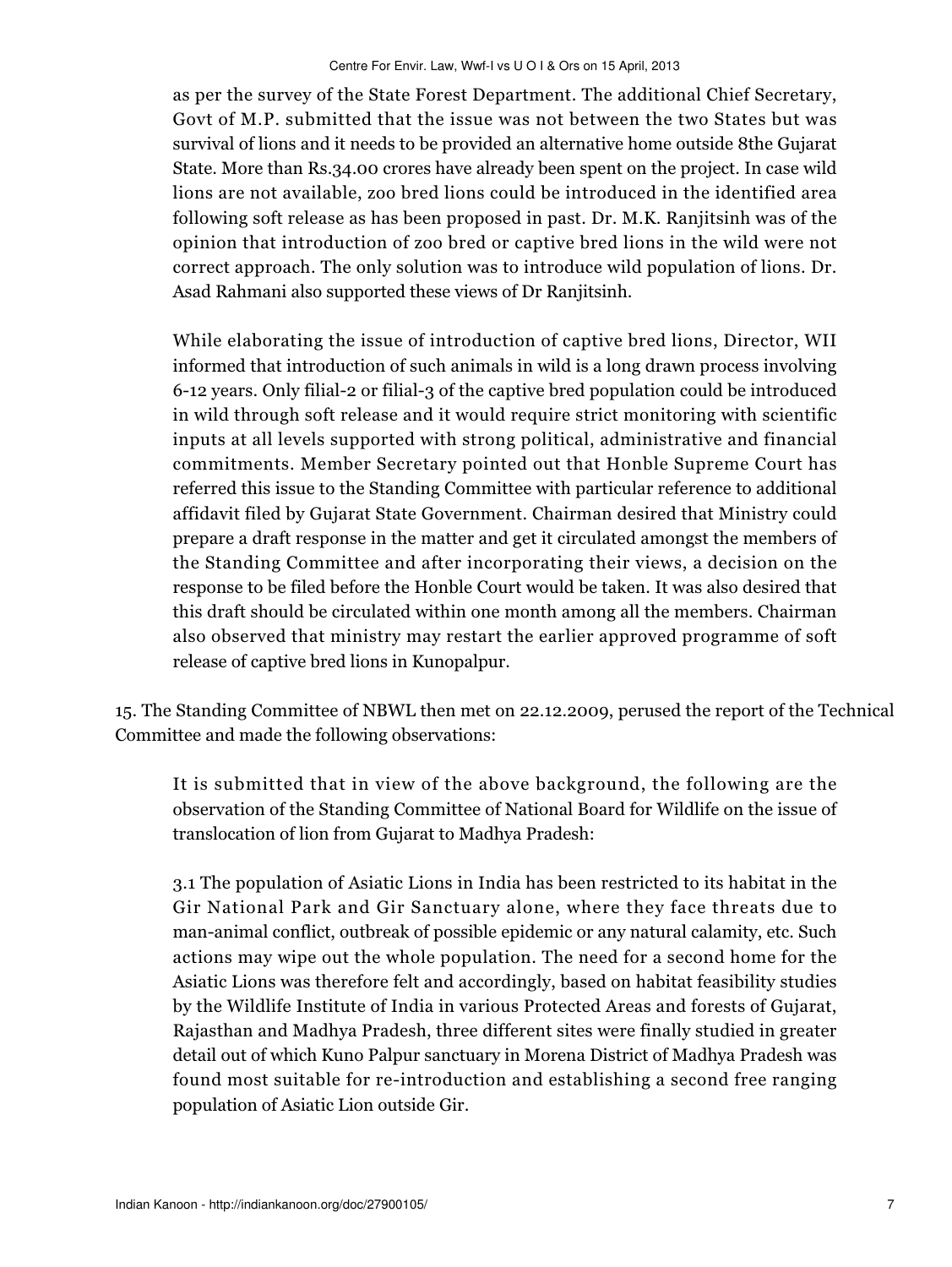3.2 The contention of the Government of Gujarat that the Lions would not be able to survive in Kuno Palpur due to its extreme climatic conditions is not true. It may be mentioned here that the lions have thrived in extreme climate from the deserts of Palestine and Arabia to the cold coniferous forest in Iran in historical times. They were destroyed not by climate, but by the human action. Lions exist and survive in a variety of habitats with varied prey densities, temperatures and vegetation communities across their range, and while the overall prey densities of Gir are in the higher range of lion densities while that of Kuno are in the medium to low density areas of lions, the natural prey densities in Kuno are significantly higher than the natural prey densities in areas in south Saurashtra outside the Gir where Lions have now taken residence and where the State Government wishes to retain them. It was fro these outlying Lion populations outside of the Gir that translocation to Kuno Palpur was planned. Therefore, it would be unreasonable to compare Kuno prey densities with that of Gir and then come to a conclusion that Kuno is unsuitable habitat for lions. It is well within the lion range of habitats and prey densities currently.

3.3 The Government of Gujarat, vide para 11 of the additional affidavit, had stated that the wildlife Institute of India has used simple logistic model for projections and predictions, while presenting population growth of wild ungulates. This contention of the Government of Gujarat is not appropriate. In fact, models are abstractions of reality Simplistic Models have general applications and fewer assumptions. Complex models represent specific ecosystems more realistically but are extremely data intensive. Data needed for models like the one suggested by the Government of Gujarat is not available for most populations in India and therefore remain there academic exercises. Model outcomes/recommendations should not be followed blindly. In any case, an evaluation of prey densities should be done again prior to the proposed reintroduction of lions and the reintroduction schedule/plan appropriately modified to be in tune with the realized rate of increase by prey populations of Kuno. It is part of the original plan and in any case, as noted above, the natural prey densities in Kuno are higher than in areas where Lions have taken residence outside of Gir in Gujarat and where they live mainly by preying on livestock.

3.4 The Gir lions have passed through two bottle necks on about 1 to 4 thousand years ago and another about 150-200 years ago and are therefore highly inbred. The reintroduction effort does not end with the introduction of a pride of lions into Kuno. A continued program of exchange/supplementation of individual lions between Gir and Kuno is needed at the rate of 2-3 lions per generation. This supplementation needs to continue till the Kuno lion population Gene pool nears that of Gir lions. It is envisaged that such exchanges to last for a minimum duration of 25-30 years but would benefit from continued exchanges over a longer time scale. The Kuno and Gir populations could be managed as a meta-population that would provide demographic as well as genetic benefits to the Gir lion population as well.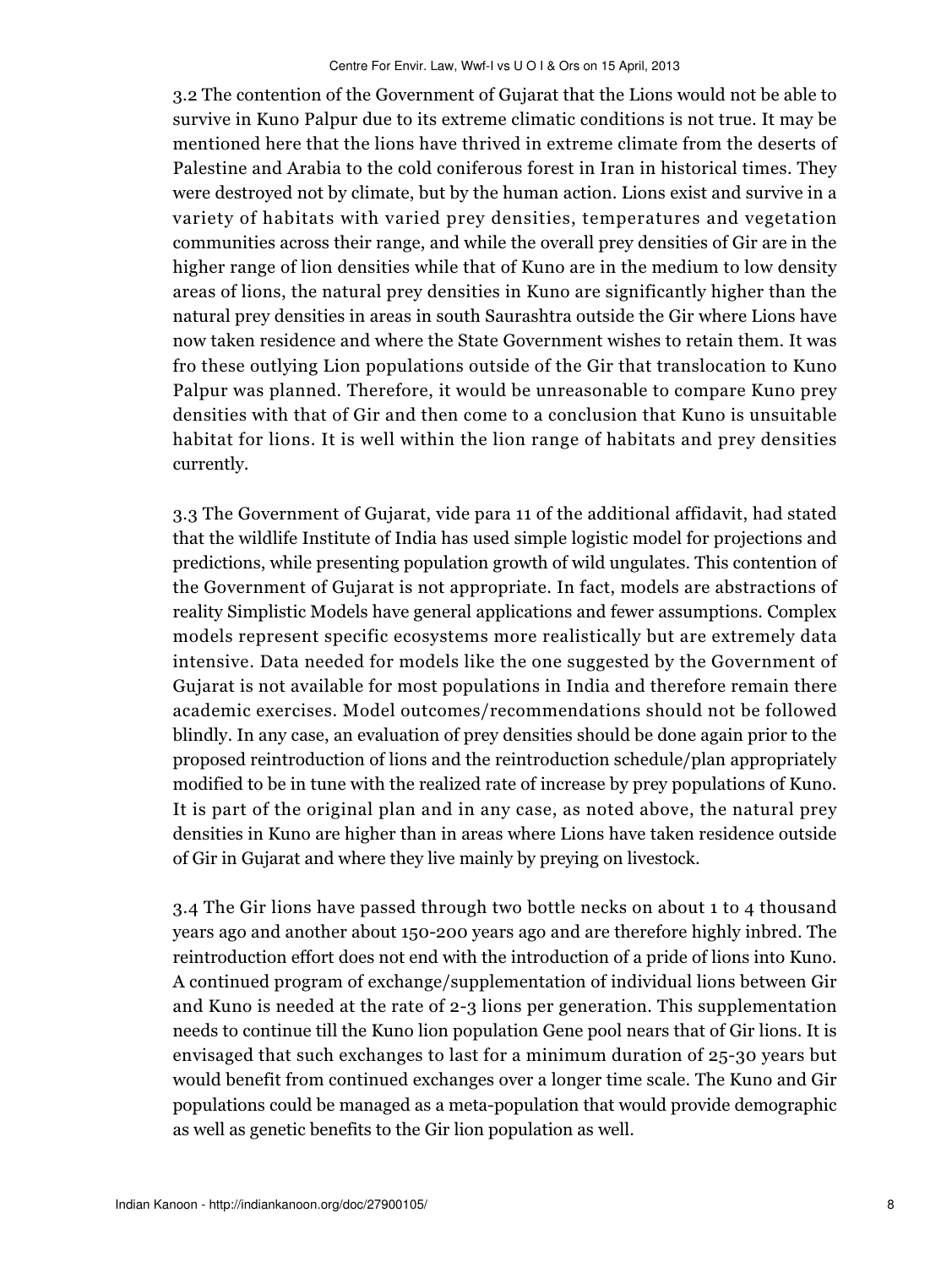3.5 The contention of Government of Gujarat that translocation of Lions made in earlier occasion during early 20th century and during 1956, especially to the Chandraprabha Wildlife Sanctuary in Uttar Pradesh was unsuccessful and therefore the present translocation also would not yield much results is not correct. The reason being that in the previous instances of Lions translocation, lions were hunted because they became cattle lifters and caused acute lion-man conflict in the introduced areas as the introduced areas were small and devoid of adequate prey base and burdened with human population. However, this is not the present case. At present hunting is legally banned and proposed introduction area is not only having enough prey base but also devoid of human population. Further there are better scientific inputs, full commitment on the part of State Government of Madhya Pradesh and required home work has been done. Therefore, present relocation is not comparable with earlier efforts.

3.6 The issue of poaching is vital. The Government of Gujarat has dealt with it quite well. Poaching will continue to be a threat as long as there is a demand for lionotiger parts. In the Kuno area also the management have to be much more vigilant with regard to poaching. Further, there is also a need for a collective action by the Central Government, State Governments along with a strong political and bureaucratic commitment as well as full and dedicated support of technocrats and scientists for better and long term conservation of such a species of national pride and what was once Indis National Animal.

3.7 The objective of the Government of India is to conserve Asiatic lions for posterity and this effort does not end by mere introduction of a lion pride to Kuno. It would be imperative that Gujarat and Madhya Pradesh work together in designing a Metapopulation management plan based on genetic and demographic data of the Asiatic lions to ensure that this objective is met. Without this cooperative approach, lion conservation objective of the Nation/World will not be met.

In view of the aforesaid, it is recommended that the translocation of lions from Gir area to an alternate area, presently to the Kuno-Palpur Sanctuary, is the necessity of the hour essential for conservation of lions for posterity. As mentioned above, the efforts for conservation of lions would not stop by mere translocation efforts, but it would continue through the active involvement of all the stakeholders.

16. The Standing Committee then authorized the MoEF to file an affidavit to that effect before this Court. Accordingly, an affidavit was filed before this Court by MoEF on 7.1.2010. State of Gujarat also filed a detailed affidavit on 12.11.2010. In its affidavit, the State of Gujarat highlighted the insufficiency of prey base at Kuno and the presence of tigers in the occupied area at Kuno as the major limiting factors. Further, it was also pointed out that the current Asiatic lion population is not a single population confined to one place but consists of meta- population spread over several locations within the Greater Gir Region and that good conservation practices and intensive wild life health care, has lead to epidemic free regime over generations of wildlife including Asiatic Lion in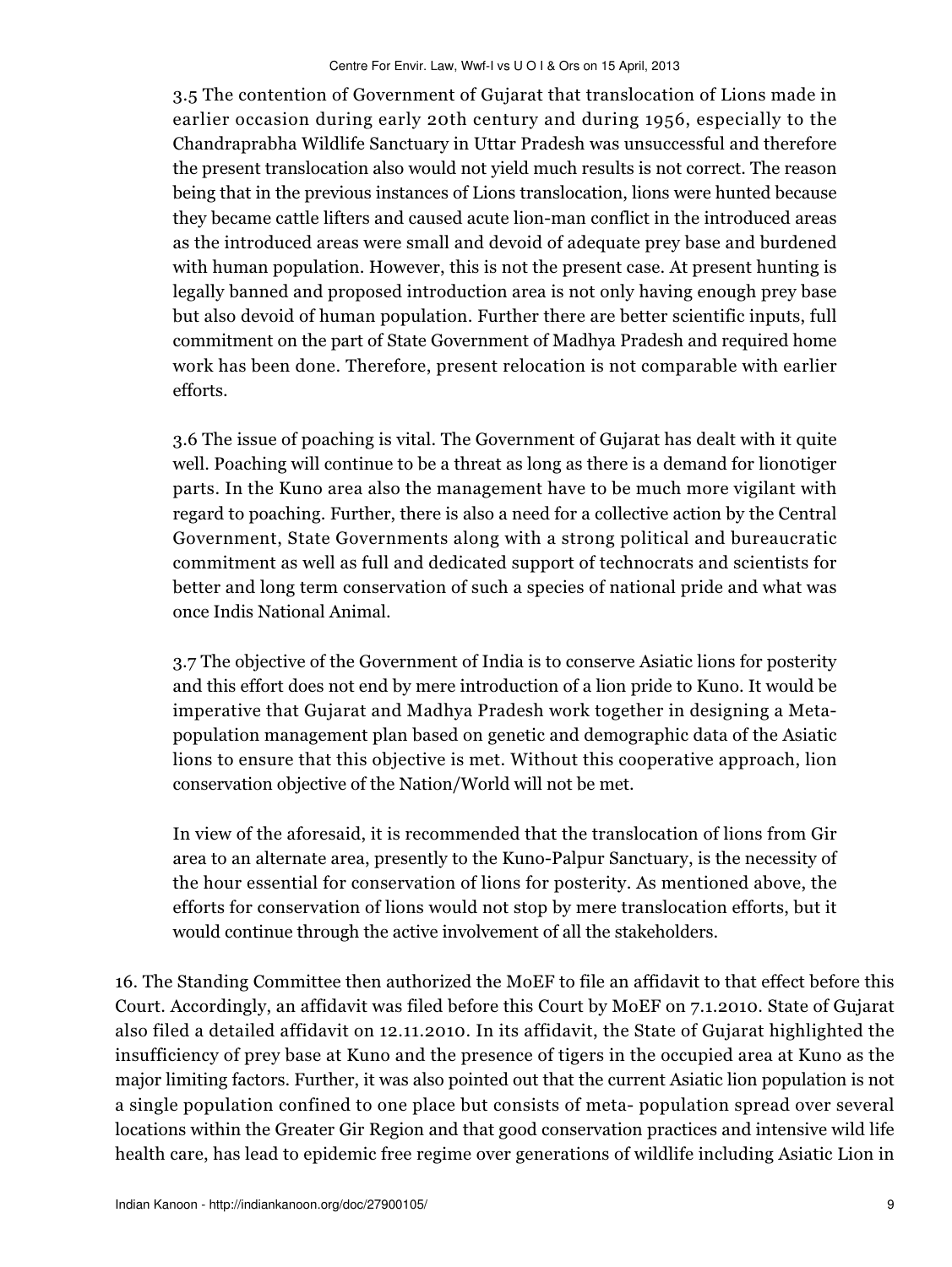the area.

17. The State of Gujarat took up the stand that, though the issue was discussed by the Standing Committee of NBWL, it had not been placed before the State Board for Wildlife (Gujarat), which is a statutory requirement under the Wild Life (Protection) Act. This Court, therefore, on 27.2.2012, directed the State Board to consider the issue of lions translocation and to submit its report. Accordingly, the matter was placed before the State Board. The State Board took the view that there was no threat to Asiatic Lion in the Gir forest from epidemic diseases or other such factors. It was pointed out that the present Asiatic lion population has risen from a broad based and a reasonably good population has been achieved. Further, it was pointed out that previous attempts for translocation from Gujarat were also a failure and since the Greater Gir region being an ideal preservation and conservation for Asiatic lions, there is no necessity of finding out a second home for Asiatic lion at Kuno.

#### ARGUMENTS:

18. We heard Shri Raj Panjwani, learned senior counsel appearing for the applicant, who submitted that this 20-year project is hanging on fire due to the indifferent attitude of the Gujarat Government. Learned senior counsel submitted that the necessity of re-introduction of Asiatic lion at Kuno has been keenly felt and the scientific world has unanimously advocated for translocation of this endangered species to Kuno for its long term survival and preservation. Learned senior counsel pointed out that NBWL, the expert technical body at more than one occasions has approved and granted technical sanction to go ahead with the project, but could not pick up expected momentum due to the indifferent and defiant attitude of the State of Gujarat.

19. Ms. Vibha Datta Makhija, learned counsel appearing for the State of Madhya Pradesh, highlighted the steps taken by the State of Madhya Pradesh for pushing the project forward. Learned counsel referred to the various counter affidavits filed by the State of Madhya Pradesh for completing the first phase of the project. Necessary sanction has already been obtained to declare Kuno as Sanctuary under the Wildlife Protection Act. MoEF has already granted its approval under Section 2 of the Forest (Conservation) Act for diversion of 3395.9 hectare of forest land for the rehabilitation of eighteen villages located inside Kuno, subject to fulfillment of certain conditions. The area at Kuno was increased to 1268.861 Sq. Km in April 2002 by creating a separate Kuno Wildlife Division. For the above purpose, a total amount of Rs.1545 lakh had been granted by the Government of India and utilized by the State Government. Learned counsel also pointed out that altogether 24 villages and 1543 families were relocated outside Kuno by the year 2002-2003 and the lands abandoned by them have been developed into grass lands.

20. Learned counsel also pointed out that prey density at Kuno has far exceeded the prey density at Gir. Reference was made to the Prey Density Survey conducted during 2004-2005 by Mr. Fiaz A. Khudsar and Mr. Raman in the year 2008. Firstly, it was pointed out that WII had also conducted an independent study in the year 2012, which also supported the stand taken by the State of Madhya Pradesh that there is sufficient prey base to receive sufficient numbers of lions. Over and above, adequate training has also been given to the forest staff, guards etc. for receiving the lions and for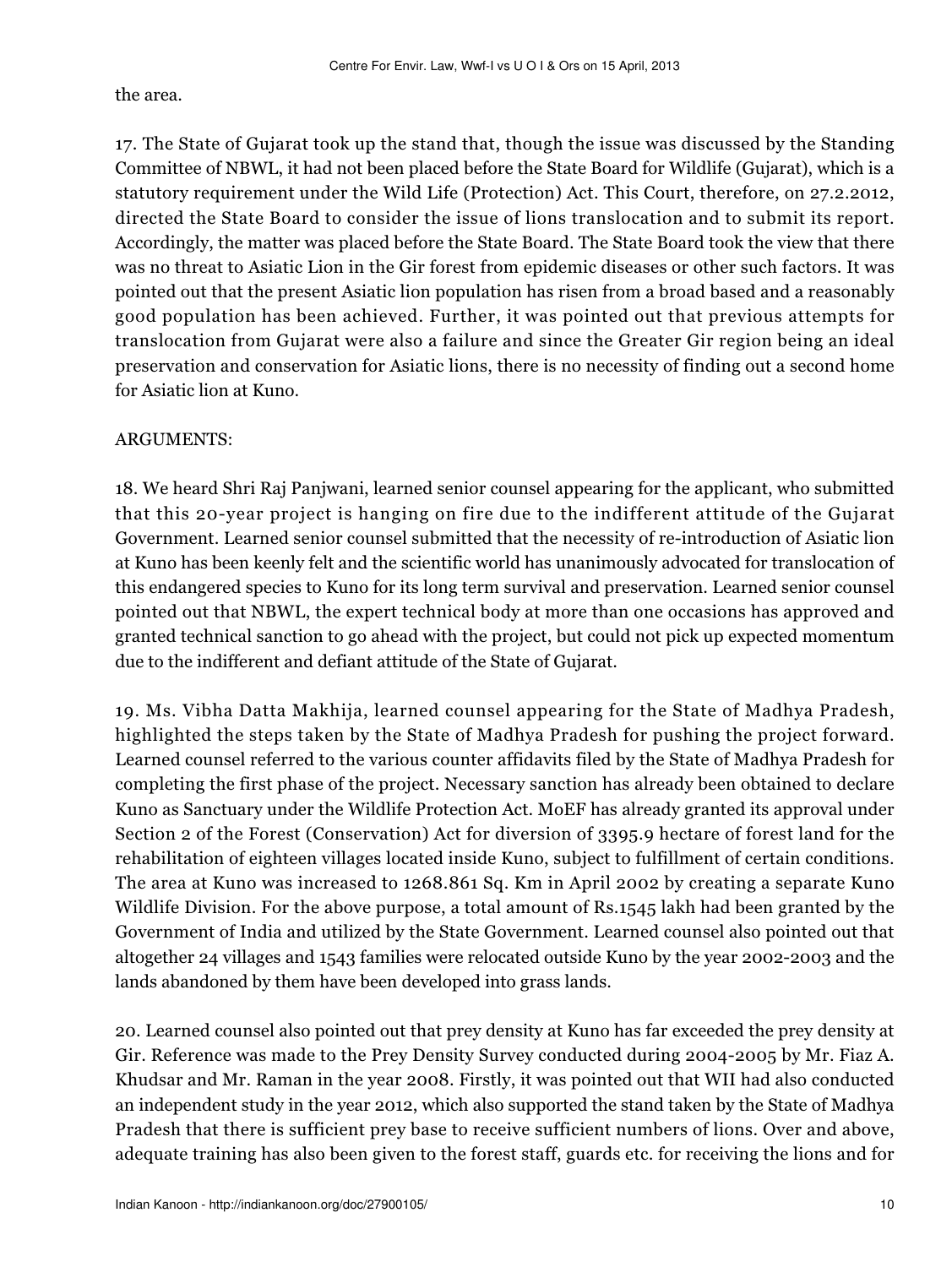their upkeep and monitoring.

21. Shri P. K. Malhotra, learned Additional Solicitor General, submitted that the population of Asiatic lion is increasing at Gir, but there are conceivable threats to their survival; man-made, natural calamity as well as outbreak of epidemic, which may wipe out the entire population, due to their small population base and limited geographical area of spread. It is under such circumstances, the need for a second home for lions was felt, for which Kuno was found to be the most suitable habitat. However, it was pointed out that the lions could be translocated only if sufficient number of ungulates is available and after taking effective measures, such as, control of poaching, grassland management, water management, building rubble wall around the division etc. Learned senior counsel made reference to the study conducted by the experts of WII and Wildlife Trust of India of the programme of re-introduction of Cheetah in Kuno, on import from Namibia. Referring to the correspondence between the Ministry of State (External Affairs) and Chief Minister of Madhya Pradesh, it was pointed out that subsequent re-introduction of lions is in no way expected to affect the cheetah population, which would have established in the area, by that time.

22. Shri P. S. Narasimha, learned senior counsel and learned Amicus Curiae apprised the court of the extreme urgency for the protection of the Asiatic lion which has been included in the Red List published by the International Union for Conservation of Natgure (IUCN) as critically endangered species, endorsed by NBWL in various meetings. NBWL, being the highest scientific statutory body, it commands respect and its opinion is worthy of acceptance by the MoEF and all the State Governments. Learned senior counsel also referred to Article 48 and Article 51-A of the Constitution of India and submitted that the State has a duty to protect and improve environment and safeguard the forests and wildlife in the country, a duty cast upon all the States in the Union of India. Reference was also made to the conservatism in Bio-Diversity and the Eco-centric principle, which have been universally accepted. Learned senior counsel also referred to the National Wildlife Action Plan 2002-2016, and submitted that translocation of Asiatic lions has been treated as a priority project after having found that an alternative home for Asiatic lion is vital for its survival. Learned senior counsel also submitted that the National Forest Policy and the Scheme of 2009 and NWAP (2002-2016) and the plans have legislative force as decided in Lafarge Umiam Mining Private Limited, T.N. Godavarman Thirumulpad v. Union of India and others (2011) 7 SCC 338 case and can be enforced through Courts.

23. Shri Shyam Divan, learned senior counsel appearing for the State of Gujarat, refuted all those contentions and reiterated that there is no necessity of finding out a second home for Asiatic lions, since the population of Asiatic lion has been properly protected in Greater Gir forest and also in few other sanctuaries near Gir Forest. Shri Divan submitted that the population of Asiatic lion has gone up reasonably since broader conservation methods have been adopted by the State of Gujarat and that at present, there is no immediate threat to the Asiatic lions calling for emergency measures, like translocation or reintroduction. Learned senior counsel further pointed out that past experience shows that such translocation of lions ended in failure and possibility of such recurrence cannot be ruled out, since Kuno is not well set to accept or preserve an endangered species like Asiatic lion; which is a success story at Gir.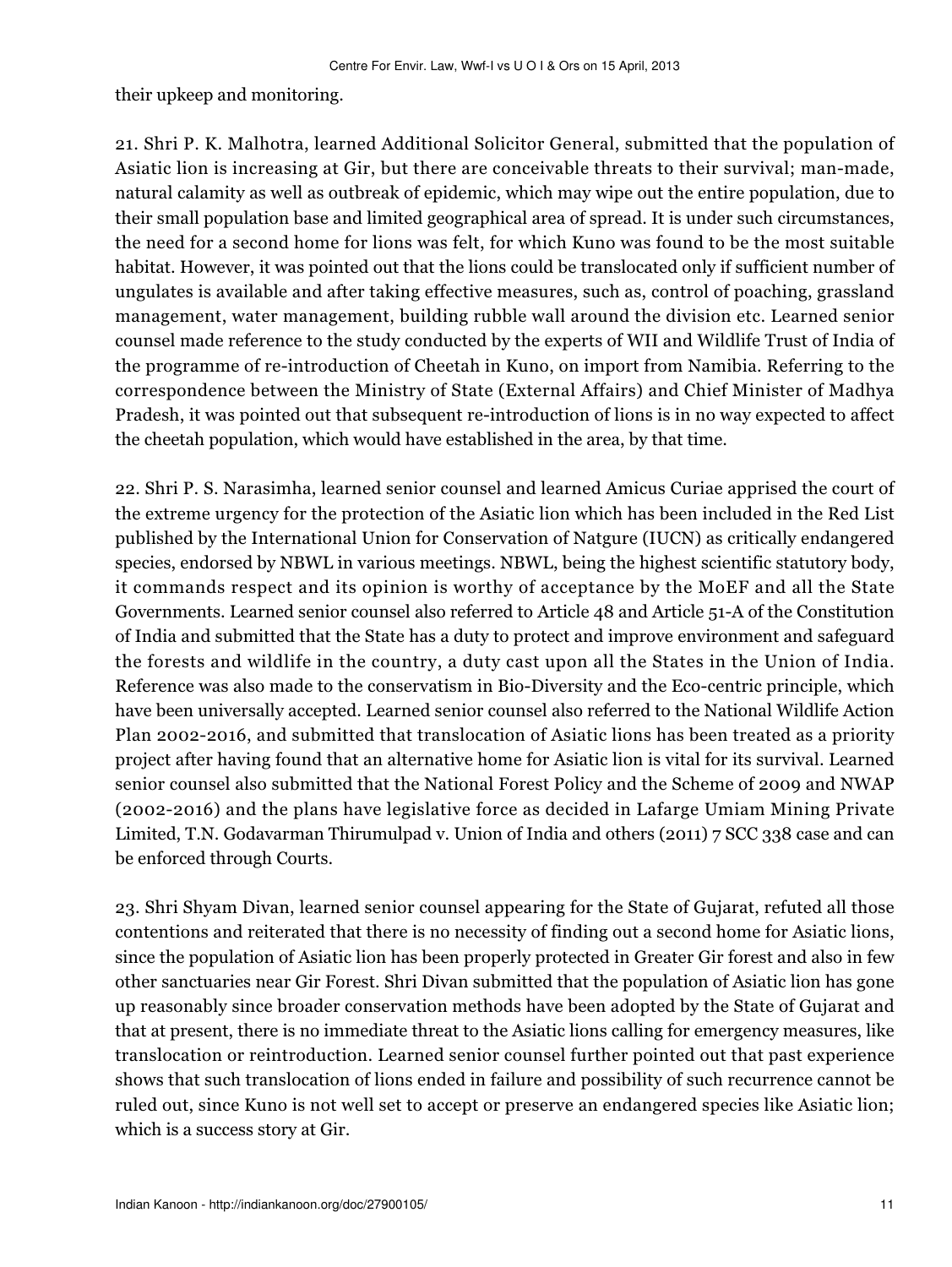24. Shri Divan also submitted that, so far, no acceptable translocation plan has been prepared or implemented for a successful translocation of an endangered species like Asiatic lion and the same has been taken note of and commented upon the State Wildlife Board, Gujarat in its meeting held on 16.3.2012. Shri Divan also submitted that the prey-base studies are totally inadequate and not a single study has been conducted or report placed before this Court to show that the benchmark of 480,000 kgs. of wild ungulates biomass has been attained at Kuno. Shri Divan also referred to the note dated 8.7.2012 submitted by Dr. Ravi Chellam and contended that no reliable information was furnished to support the view regarding adequacy of prey base at Kuno. Shri Divan also referred to Section 12 of the Wild Life (Protection) Act and submitted that the translocation should be to an alternative suitable habitat. Kuno, according to the learned senior counsel, is not a suitable habitat, not only due to inadequacy of prey- base, but also due to factors like presence of tigers, large scale poaching, unfavourable climate condition, lack of expertise, human-animal conflict etc.

25. Learned senior counsel also referred to the issues raised by the petitioner through this PIL and contended that it would not stand the tests laid in Lafarge case (supra), especially when the State Board of Wild Life has stated cogent reasons why translocation of lions to Kuno, at present, is not advisable, which is fully justified by the objections and independent scientific material. Such decision, according to the learned senior counsel, is not amenable to judicial review and, even otherwise, no grounds are made out for issuing a Writ of Mandamus directing translocation of Asiatic lion from Gir to Kuno.

# Legal Framework

26. We will first deal with the constitutional and the legal framework on which we have to examine the various issues which have come up for consideration in this case. The subject Protection of wild animals and birds falls under List III, Entry 17B of Seventh Schedule. The Parliament passed The Wild Life (Protection) Act 53 of 1972 to provide for the protection of wild animals and birds with a view to ensuring the ecological and environmental security of the country. The Parliament vide Constitution (42nd Amendment) Act, 1976 inserted Article 48A w.e.f. 03.01.1977 in Part IV of the Constitution placing responsibility on the State to endeavour to protect and improve the environment and to safeguard the forests and wild life of the country. Article 51A was also introduced in Part IVA by the above-mentioned amendment stating that it shall be the duty of every citizen of India to protect and improve the natural environment including forests, lakes, rivers and wildlife and to have compassion for living creatures.

27. By Act 23 of 1982, Section 12(bb) was inserted in the Wild Life (Protection) Act w.e.f. 21.05.1982 which authorised the Chief Wild Life Warden to grant a special permit for the purpose of scientific management which would include translocation of any wild animal to an alternative suitable habitat or population management of wild life without killing or poisoning or destroying any wild animals.

28. The Parliament later vide Act 16 of 2003 inserted Section 5A w.e.f. 22.09.2003 authorizing the Central Government to constitute the National Board for Wild Life (in short NBWL). By the same Amendment Act, Section 5C was also introduced eliciting functions of the National Board. Section 5B was also introduced by the aforesaid amendment authorizing the National Board to constitute a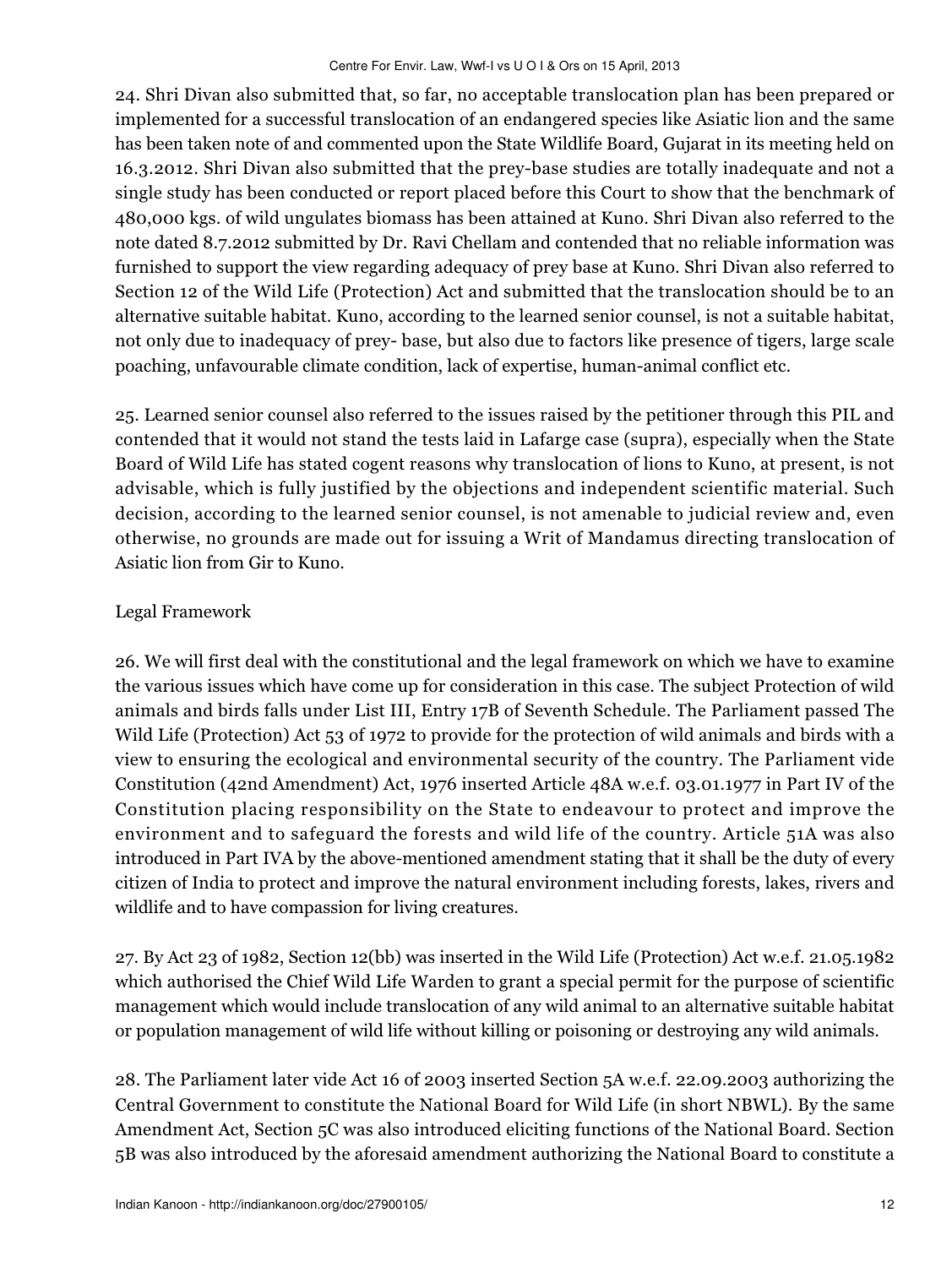Standing Committee for the purpose of exercising such powers and performing such duties as may be delegated to the Committee by the National Board. NBWL is, therefore, the top most scientific body established to frame policies and advise the Central and State Governments on the ways and means of promoting wild life conservation and to review the progress in the field of wild life conservation in the country and suggesting measures for improvement thereto. The Central and the State Governments cannot brush aside its opinion without any cogent or acceptable reasons. Legislation in its wisdom has conferred a duty on NBWL to provide conservation and development of wild life and forests.

29. This Court in Sansar Chand v. State of Rajasthan, (2010) 10 SCC 604 held that all efforts must be made to implement the spirit and provisions of the Wild Life (Protection) Act, 1972; the provisions of which are salutary and are necessary to be implemented to maintain ecological chain and balance. The Stockholm Declaration, the Declaration of United Nations, Conventions on Human Environment signed in the year 1972, to which India is the signatory, have laid down the foundation of sustainable development and urged the nations to work together for the protection of the environment. Conventions on Biological Diversity, signed in the year 1962 at Rio Summit, recognized for the first time in International Law that the conservation of biological diversity is a common concern of human kind and is an integral part of the development process.

30. The Parliament enacted the Biological Diversity Act in the year 2002 followed by the National Biodiversity Rules in the year 2004. The main objective of the Act is the conservation of biological diversity, sustainable use of its components and fair and equitable sharing of the benefits arising out of the utilization of genetic resources. Bio- diversity and biological diversity includes all the organisms found on our planet i.e. plants, animals and micro-organisms, the genes they contain and the different eco-systems of which they form a part. The rapid deterioration of the ecology due to human interference is aiding the rapid disappearance of several wild animal species. Poaching and the wildlife trade, habitat loss, human-animal conflict, epidemic etc. are also some of the reasons which threaten and endanger some of the species.

31. India is known for its rich heritage of biological diversity and has so far documented over 91,200 species of animals. In Indias bio-graphic regions, 45,500 species of plants are documented as per IUCN Red List 2008. India has many critically threatened animal species. IUCN has noticed today the only living representative of lions once found throughout much of south-west Asia occurred in Indias Gir forest which has been noticed as a critically endangered species in IUCN Red List. The IUCN adopted a resolution of 1963 by which a multi-lateral treaty was drafted as the Washington Convention also known as the Convention on International Trade in Endangered Species of Wild Fauna and Flora (CITES), 1973. CITES entered into force on 1st July, 1975, which aims to ensure that international trade in specimens of wild animals and plants does not threaten the survival of the species in the wild, and it accords varying degrees of protection to more than 33,000 species of animals and plants. Appendix 1 of CITES refers to 1200 species which are threatened with extinction. Asiatic lion is listed in Appendix 1 recognizing that species is threatened with extinction.

32. We notice for achieving the objectives of various conventions including Convention on Biological Diversity (CBD) and also for proper implementation of IUCN, CITES etc., and the provisions of the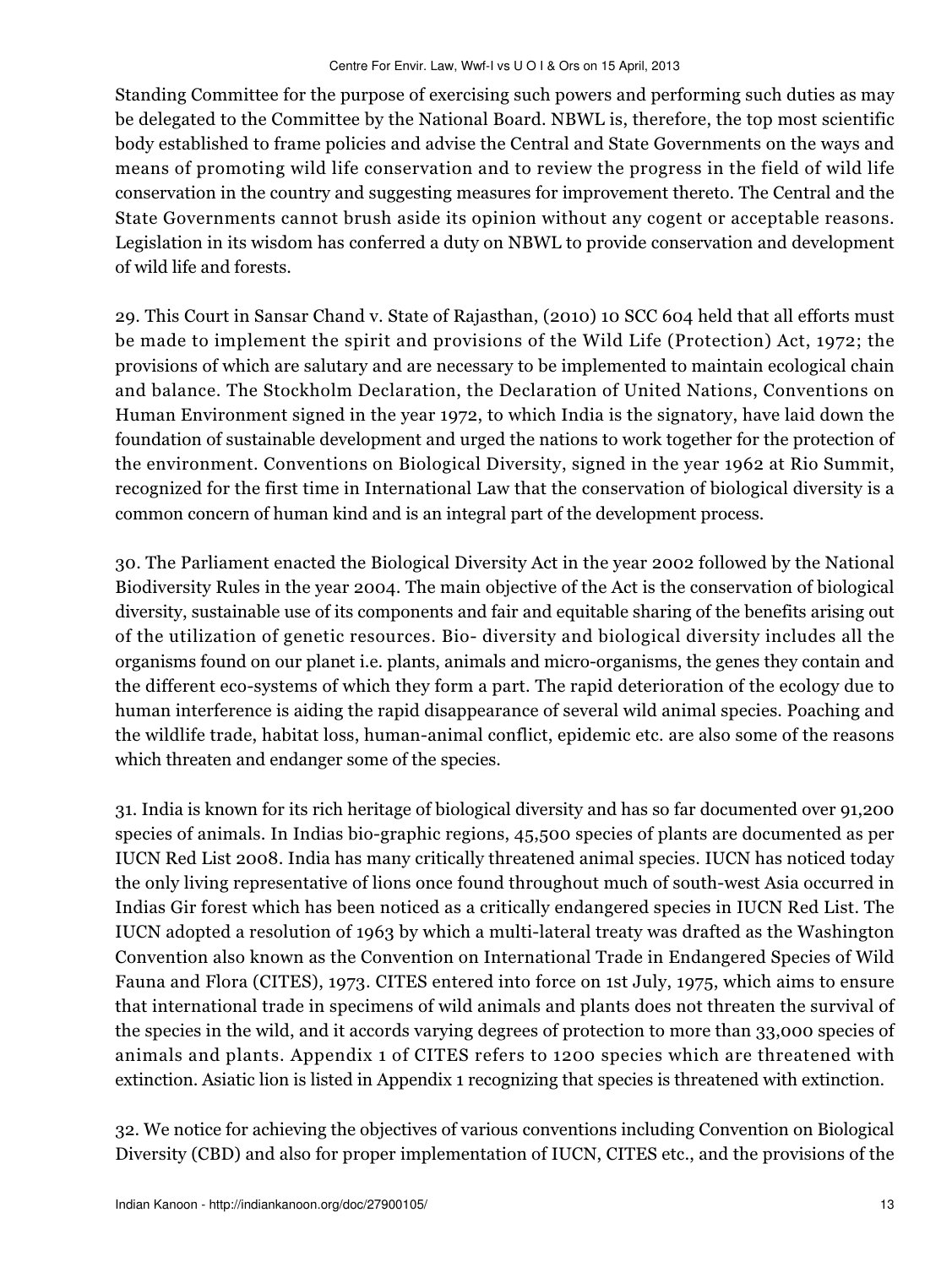Wild Life (Protection) Act, Bio-diversity Act, Forest Conservation Act etc. in the light of Articles 48A and  $51A(g)$ , the Government of India has laid down various policies and action plans such as the National Forest Policy (NFP) 1988, National Environment Policy (NEP) 2006, National Bio-diversity Action Plan (NBAP) 2008, National Action Plan on Climate Change (NAPCC) 2008 and the Integrated development of wild life habitats and centrally sponsored scheme framed in the year 2009 and integrated development of National Wild- life Action Plan (NWAP) 2002-2016. In Lafarge case (supra) this Court held that National Forest Policy 1988 be read together with the Forest (Conservation) Act, 1980. In our view, the integrated Development of Wile Life habitat under the Centrally Sponsored Scheme of 2009 and the NWAP (2002-2016) have to be read along with the provisions of the Wile Life (Conservation) Act.

33. The Prime Minister of India on 1.1.2002, in the XXI Meeting of the Indian Board for Wildlife, released the National Wildlife Action Plan (2002-2016) (in short NWAP 2002-2016). NWAP has highlighted that the wildlife encompasses all uncultivated flora and undomesticated fauna and every species has the right to live and every threatened species must be protected to prevent its extinction. It was noticed with the mounting agricultural, industrial and demographic pressures, wilderness areas, which are the richest repositories of wildlife and biodiversity have either shrunk or disappeared and their continued existence is crucial for the long term survival of the biodiversity and the ecosystems supporting them. NWAP, inter alia, highlighted the necessity to protect the long term ecological security of India and to identify and protect natural ecosystems from over-exploitation, contamination and degradation. NWAP has also urged the necessity to give primacy to in situ conservation which is a sheet anchor of wildlife conservation. Ex situ measures in zoological parks and gene banks may supplement this objective, without depleting scarce wild resources. NWAP also highlighted the ecological requirements for the survival of threatened, rare and endangered species together with their community associations of flora and fauna. It also highlighted the imperative necessity to have alternative homes for highly endangered species like the Great Indian Bustard, Bengal Florican, Asiatic Lion, Wild Buffalo, Dugong, the Manipur Brow Antlered Deer and the like. It was also noticed that where in situ conservation efforts are unlikely to succeed, ex situ captive breeding and rehabilitation measures may be necessary, in tandem with the preparation of their wild habitats to receive back captive populations, especially in respect of lesser-known species where status and distribution of wild animals are not fully known. NWAP also highlighted the necessity of taking the following actions:

1. To identify all endangered species of flora and fauna, study their needs and survey their environs and habitats to establish the current level of security and the nature of threats. Conduct periodic reviews of flora and fauna species status, and correlate the same with the IUCN Red Data List every three years.

2. Invest special care and resources to protect habitats that harbour highly endangered species especially those having single population and a high degree of endemism.

3. Initiate action to prevent the genetic swamping of wild species.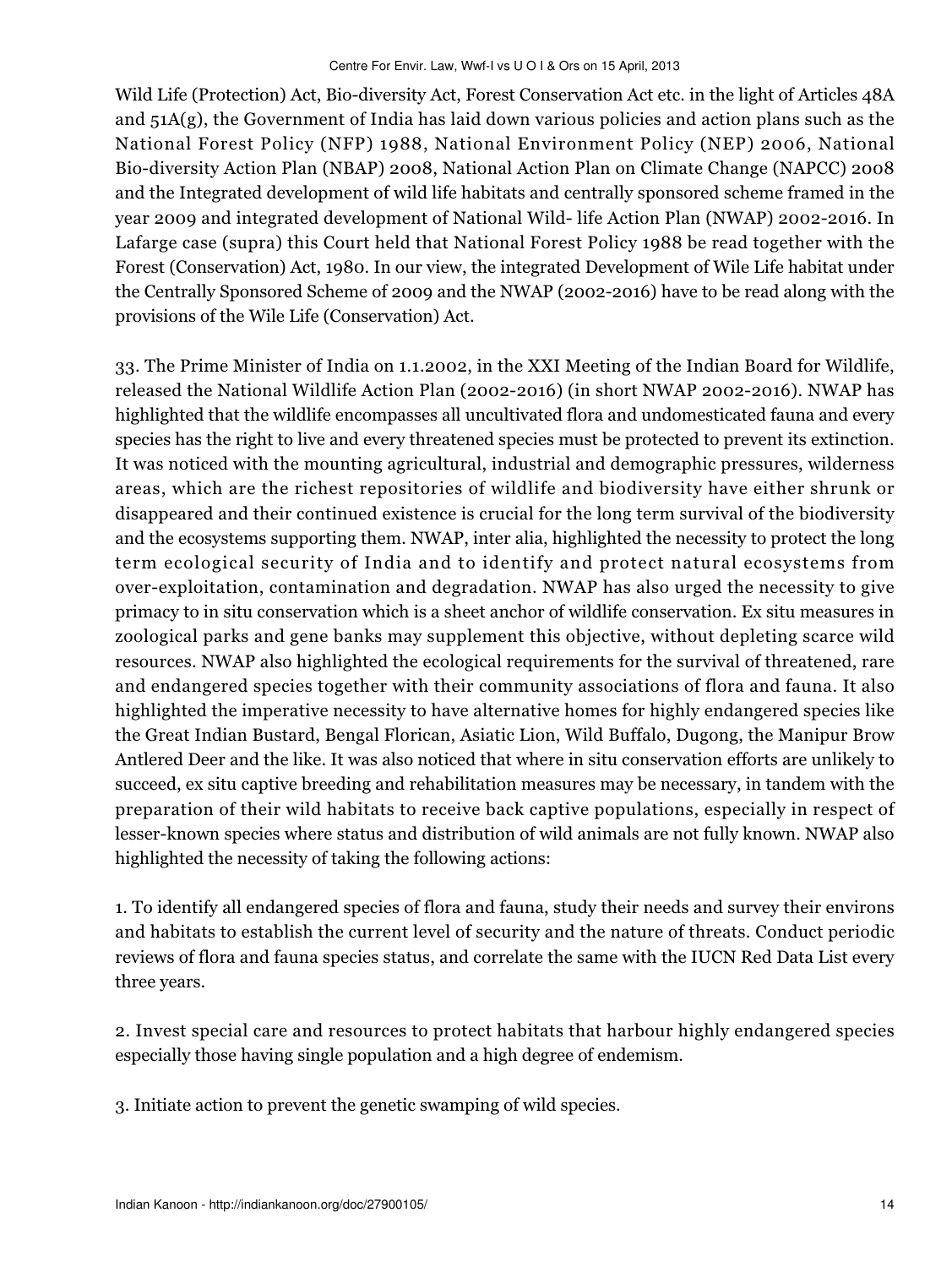4. To undertake a programme of ex situ captive breeding and rehabilitation in the wild for critically endangered species in accordance with IUCN guidelines, after developing requisite techniques and capabilities in this regard.

5. To publish flora and fauna species status papers periodically, which should be translated into local languages.

6. To declare identified areas around Protected Areas and corridors as ecologically fragile under the Environment (Protection) Act, 1986, wherever necessary.

NWAP also highlighted the priority projects and to initiate a time-bound plan to identify and conduct status surveys of all endangered species covering all groups of rare and threatened species of flora and fauna and to provide protection to the environs and habitats of all rare and threatened species of flora and fauna under the priority projects. 2.2 of Para 3 of NWAP read as follows:

2.2 Identify suitable alternative homes for single isolated populations of species such as Jerdons Courser, Asiatic Lion, Manipur Deer, Wroughtons Free Tailed Bat and the like, and manage the same as Protected Areas effectively.

34. NWAP also states that the same is the responsibility of MoEF, State Governments, Scientific Institutions and NGOs. The necessity to take immediate steps for preventing the entry of domestic and feral species that may lead to genetic swamping, has also been highlighted. The importance to safeguard genetically pure populations from future genetic contamination and where genetic swamping has occurred, to phase out such swamping, was also highlighted. NWAP, in chapter IV, has highlighted the necessity to the restoration and management of degraded habitats outside the protected areas.

35. MoEF noticed that the fragmented nature of wildlife rich areas, increased human pressure, habitat degradation, proliferation of invasive species, man-animal conflicts, poaching, impacts of changing climate etc. are some of the challenges that has to be addressed at a war footing. The necessity for ensuring better protection of wildlife outside the protected areas and initiating recovery programmes for saving critically endangered species and habitats has also been high-lighted. Keeping that in view, a comprehensive Centrally Sponsored Scheme titled Integrated Development of Wildlife Habitats has been made operational on 30.7.2009 which was in addition to the erstwhile Centrally Sponsored Scheme Assistance for the Development of National Parks and Sanctuaries. The scheme incorporated additional components and activities for implementing the provisions of the Wildlife (Protection) Act, 1972, the National Wildlife Action Plan (2002-2016), recommendations of the Tiger Task Force, 2005 and the National Forest Commission, 2006 and the necessities felt from time to time for the conservation of wildlife and biodiversity in the country. The scheme was formulated during the 11th year plan.

36. India has a network of 99 national parks, 515 wildlife sanctuaries, 43 conservation reserves and 4 community reserves in different bio- geographic zones. Many important habitats, still exists outside those areas, which requires special attention from the point of view of conservation. The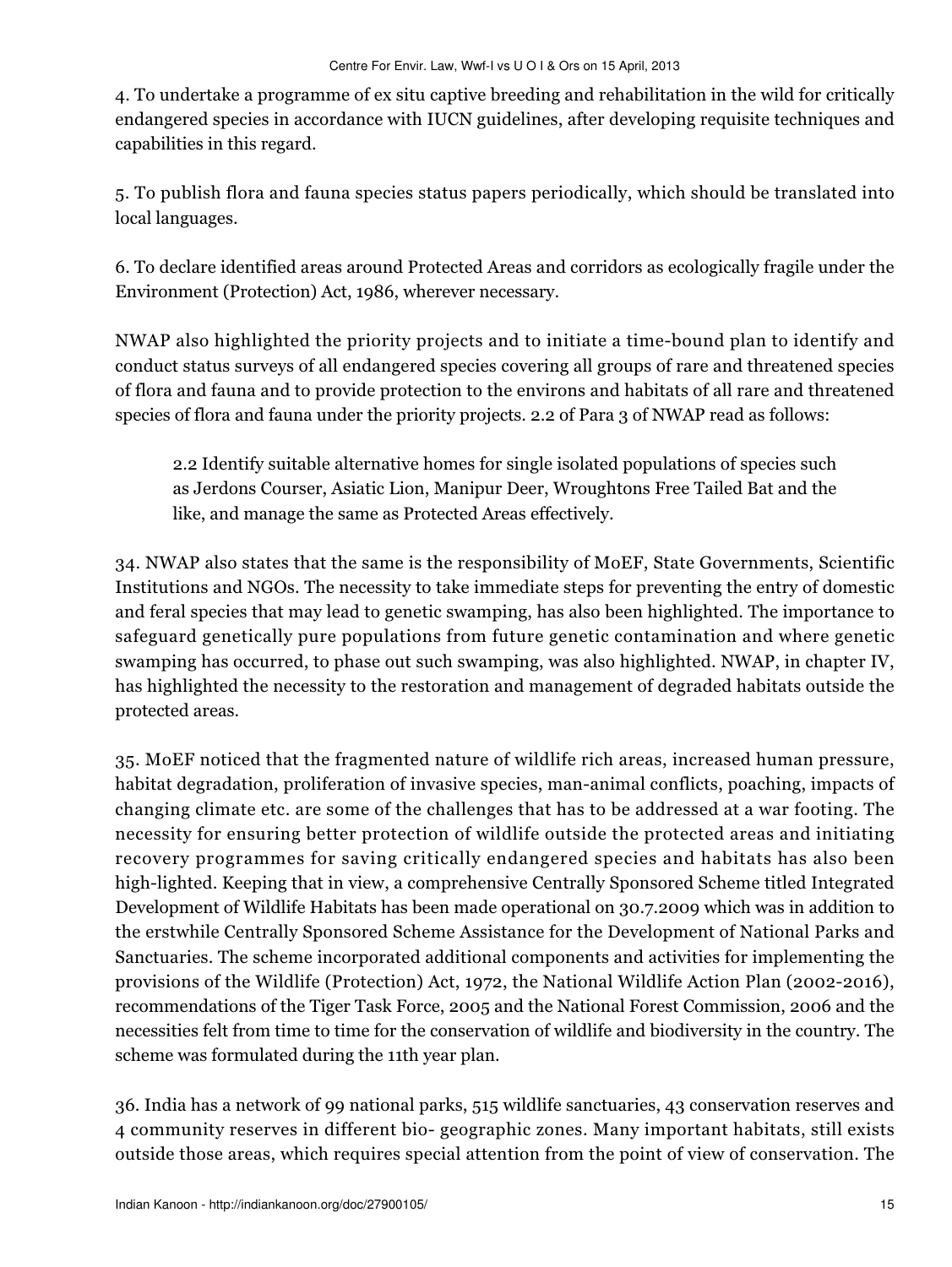Centrally Sponsored Scheme also specifically refers to the recovery programmes for saving critically endangered species and habitats. Due to variety of reasons, several species and their habitats have become critically endangered. Snow leopard, Great Indian Bustard, Kashmir Stag, Gangetic Dolphin, Nilgiri Tahr, Malabar Civet, marine turtles, etc are few examples.

37. The scope of the Centrally Sponsored scheme was examined in T. N. Godavarman Thirumulpad v. Union of India and others (2012) 3 SCC 277 (Wilde Buffalo case) and this Court directed implementation of that scheme in the State of Chhattisgarh. The centrally sponsored scheme, as already indicated, specifically refers to the Asiatic lions as a critically endangered species and highlighted the necessity for a recovery programme to ensure the long term conservation of lions. NWAP 2002-2016 and the Centrally Sponsored Scheme 2009 relating to integrated development of wildlife habitats are schemes which have statutory status and as held in Lafarge case (supra) and have to be implemented in their letter and spirit. While giving effect to the various provisions of the Wildlife Protection Act, the Centrally Sponsored Scheme 2009, the NWAP 2002-2016 our approach should be eco-centric and not anthropocentric.

## ANTHROPOCENTRIC VS. ECO-CENTRIC

38. We may point out that has been wide ranging discussions and deliberations on the international platforms and conferences for re- building of certain principles laid down in the earlier conventions on the Principles of Sustainable Development. The United Nations Commission on Environment and Development defined the sustainable development as follows:

Sustainable development is the development that meets the needs of the present without compromising the ability of future generations to meet their own needs. (World Commission on Economic Development [WCED], 1987 : 43)

39. Sustainable development, it has been argued by various eminent environmentalists, clearly postulates an anthropocentric bias, least concerned with the rights of other species which live on this earth. Anthropocentrism is always human interest focussed thinking that non-human has only instrumental value to humans, in other words, humans take precedence and human responsibilities to non-human are based benefits to humans. Eco-centrism is nature-centred, where humans are part of nature and non-humans have intrinsic value. In other words, human interest does not take automatic precedence and humans have obligations to non-humans independently of human interest. Eco-centrism is, therefore, life-centred, nature-centred where nature includes both humans and non-humans.

40. We re-iterate that while examining the necessity of a second home for the Asiatic lions, our approach should be eco-centric and not anthropocentric and we must apply the species best interest standard, that is the best interest of the Asiatic lions. We must focus our attention to safeguard the interest of species, as species has equal rights to exist on this earth. Asiatic Lion has become critically endangered because of human intervention. The specie originally existed in North Africa and South-West Asia formerly stretched across the coastal forests of northern Africa and from northern Greece across south-west Asia to eastern India. Today the only living representatives of the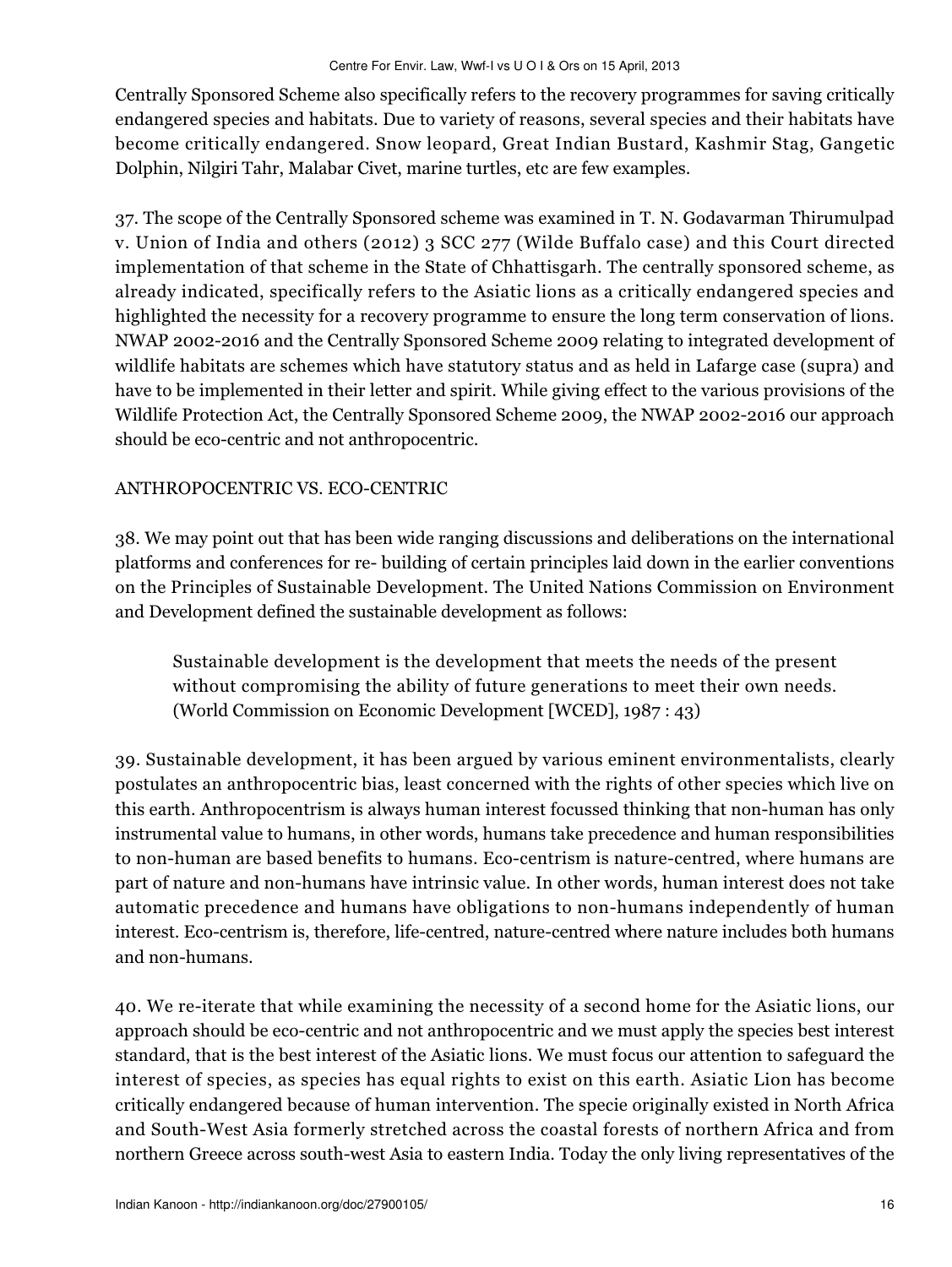lions once found throughout much of South-West Asia occur in India's Gir Forest. Asiatic lion currently exists as a single sub-population and is thus vulnerable to extinction from unpredictable events, such as an epidemic or large forest fire etc. and we are committed to safeguard this endangered species because this species has a right to live on this earth, just like human beings.

41. Article 21 of the Constitution of India protects not only the human rights but also casts an obligation on human beings to protect and preserve a specie becoming extinct, conservation and protection of environment is an inseparable part of right to life. In M. C. Mehta v. Kamal Nath and Others (1997) 1 SCC 388, this Court enunciated the doctrine of public trust, the thrust of that theory is that certain common properties such as rivers, seashores, forests and the air are held by the Government in trusteeship for the free and unimpeded use of the general public. The resources like air, sea, waters and the forests have such a great importance to the people as a whole, that it would be totally unjustified to make them a subject of private ownership. The State, as a custodian of the natural resources, has a duty to maintain them not merely for the benefit of the public, but for the best interest of flora and fauna, wildlife and so on. The doctrine of public trust has to be addressed in that perspective.

42. We, as human beings, have a duty to prevent the species from going extinct and have to advocate for an effective species protection regimes. NWAP 2002-2016 and the Centrally Sponsored Scheme 2009 indicate that there are many animal species which are close enough to extinction and some of the other species have already disappeared from this earth. No species can survive on the brink of extinction indefinitely and that the continued existence of any species depends upon various factors like human-animal conflict, epidemics, forest fire and other natural calamities etc.

43. The Wildlife Biologists of WII, after conducting a research on Gir Forests, noticed the necessity for long term conservation of Asiatic lion in Gir and also highlighted the necessity of a second natural habitat for its long term conservation. Population and Habitat Analysis Workshop held at Baroda in October, 1993 also highlighted that fact. NBWL, as already indicted, has taken a consistent view in all its meetings about the necessity of a second habitat for Asiatic lion, an endangered species. Asiatic lion, it has been noticed, has been restricted to only one single habitat, i.e. the Gir National Forest and its surrounding areas and an outbreak of possible epidemic or natural calamity might wipe off the entire species. A smaller population with limited genetic strength are more vulnerable to diseases and other catastrophes in comparison to large and widespread population. Threat, therefore, is real and has proved by the outbreak of canine distemper in the lions of Serengeti NP, Tanzania in 1994. 85% of the Serengeti lion population, it was noticed, had Canine Distemper Virus antibodies and at least 30% of the Serengeti and Mara lions died due to the infection. Compared with Gir, the lion population in the 40,000 sq. km. Serengeti-Mara ecosystem is large with about 2500 lions. It was felt that if an epidemic of this scale were to affect the lions in Gir, it would be very difficult to save them from extinction, given the much smaller area of the Gir forests and the smaller lion population. The possibility of the decease spreading to the pockets of habitat such as Girnar, Mityala, Rajula, Kodinar and the surrounding areas, cannot be ruled out.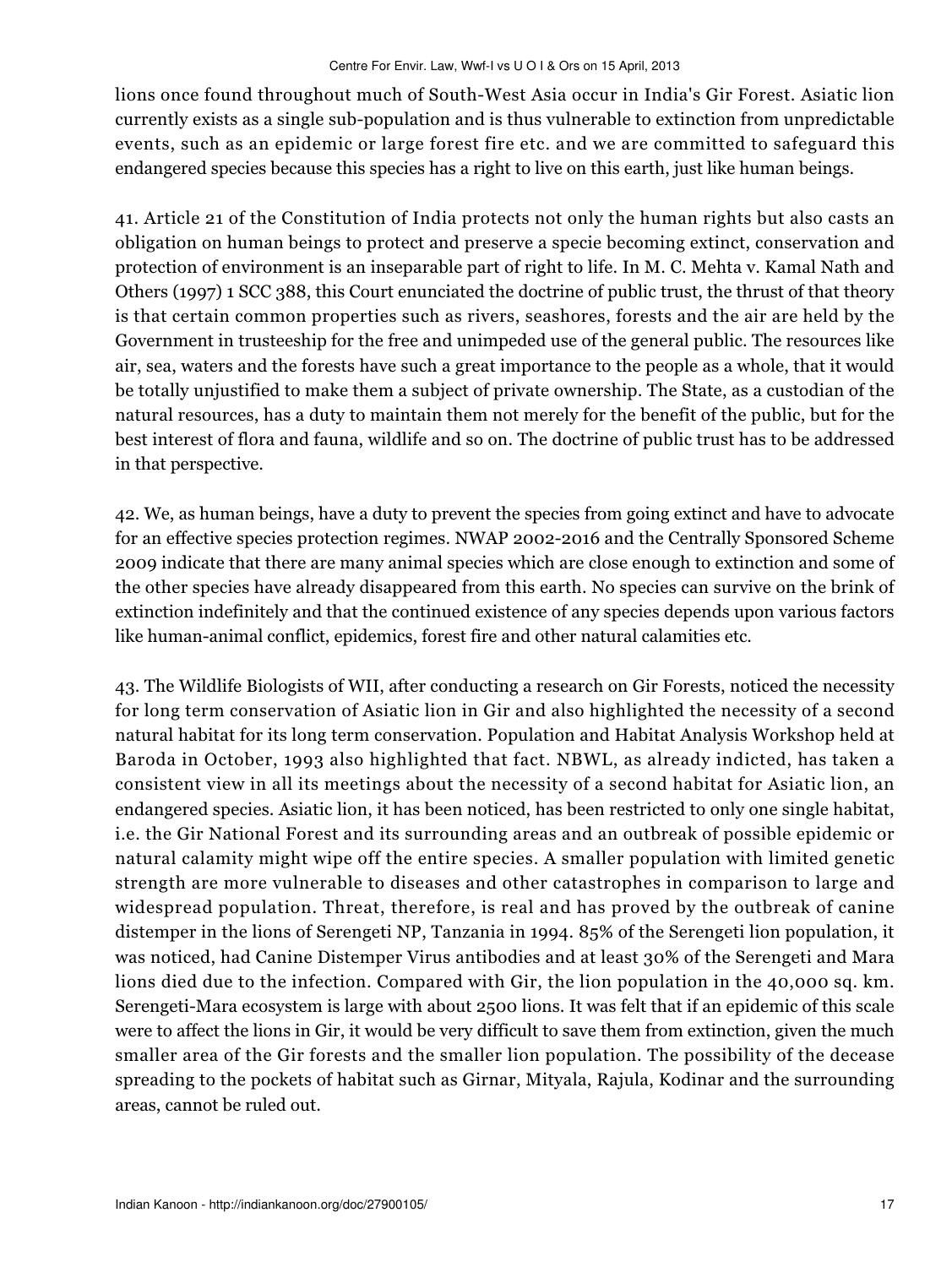44. We have already indicated that there is uniformity in the views expressed by the Bio-Scientists of WII, NBWL, MoEF and other experts that to have a second home for the endangered species like Asiatic lion is of vital importance. A detailed study has been conducted to find out the most suitable habitat for its re-introduction and Kuno Wildlife Sanctuary (for short Kuno) in Madhya Pradaesh, as already indicted, has been found to be the most ideal habitat.

### Ownership and Possession of wild Animals

45. No state, organisation or person can claim ownership or possession over wild animals in the forest. Wild Animal is defined under the Wild Life (Protection) Act, 1972 under Section 2(36) to mean any animal specified in schedules I to IV and found wild in nature. Wild Life has been defined under Section 2(37) to include any animal, bees, butterflies, crustacean, fish and moths, and or land vegetation which forms part of any habitat. Section 9 prohibits hunting of wild animals, specified in Schedule I, II, III and IV except as provided under Section 11 and Section

12. Section 40 of the Act obliges a person to make a declaration and Section 41 enables the Chief Wild Life Warden to make an enquiry and preparation of inventories and Section 42 deals with the issue of certificates and confers, no ownership of the wild animals to a particular state or others. Animals in the wild are properties of the nation for which no state can claim ownership and the states duty is to protect the wild life and conserve it, for ensuring the ecological and environmental security of the country.

46. Several migratory birds, mammals, and animals in wild cross national and international borders created by man and every nation have a duty and obligation to ensure their protection. No nation or organisation can claim ownership or possession over them, the Convention on the conservation of migratory species of wild animals held at Bonn, 1979, supports this principle and the convention recognises that wild animals in their innumerable forms are irreplaceable part of the earth; natural system and must be conserved for the good of the mankind. It has recognised that the states are and must be the protectors of the migratory species of wild animals that live within or pass through their national jurisdictional boundaries. Convention highlights that conservation and effective management of migratory species of wild animals require the concerted action of all states within the national jurisdictional boundaries of which such species spend any part of their life cycle. India is also a signatory to that convention.

47. State of Gujarat has taken up the stand that it has got its own conservation programme in respect of Asiatic lion. Due the effective conservation programme carried out by the State of Gujarat at Gir, it was pointed out, that the number of Asiatic lions in the wildlife has increased, the range of these lions has increased, the statutorily protected habitat has increased, so also the area occupied by these lions has increased. The State has maintained the stand that there is no present or immediate danger to the Asiatic lions warranting any emergency measures.

48. State Board for Wildlife, Gujarat (SBWL, Gujarat), which has been constituted by the State Government under Section 6 of the Wildlife Protection Act, 1972, convened a meeting on 16.3.2012 to discuss the issue relating to translocation of Asiatic lion from Gujarat to Madhya Pradesh. SBWL,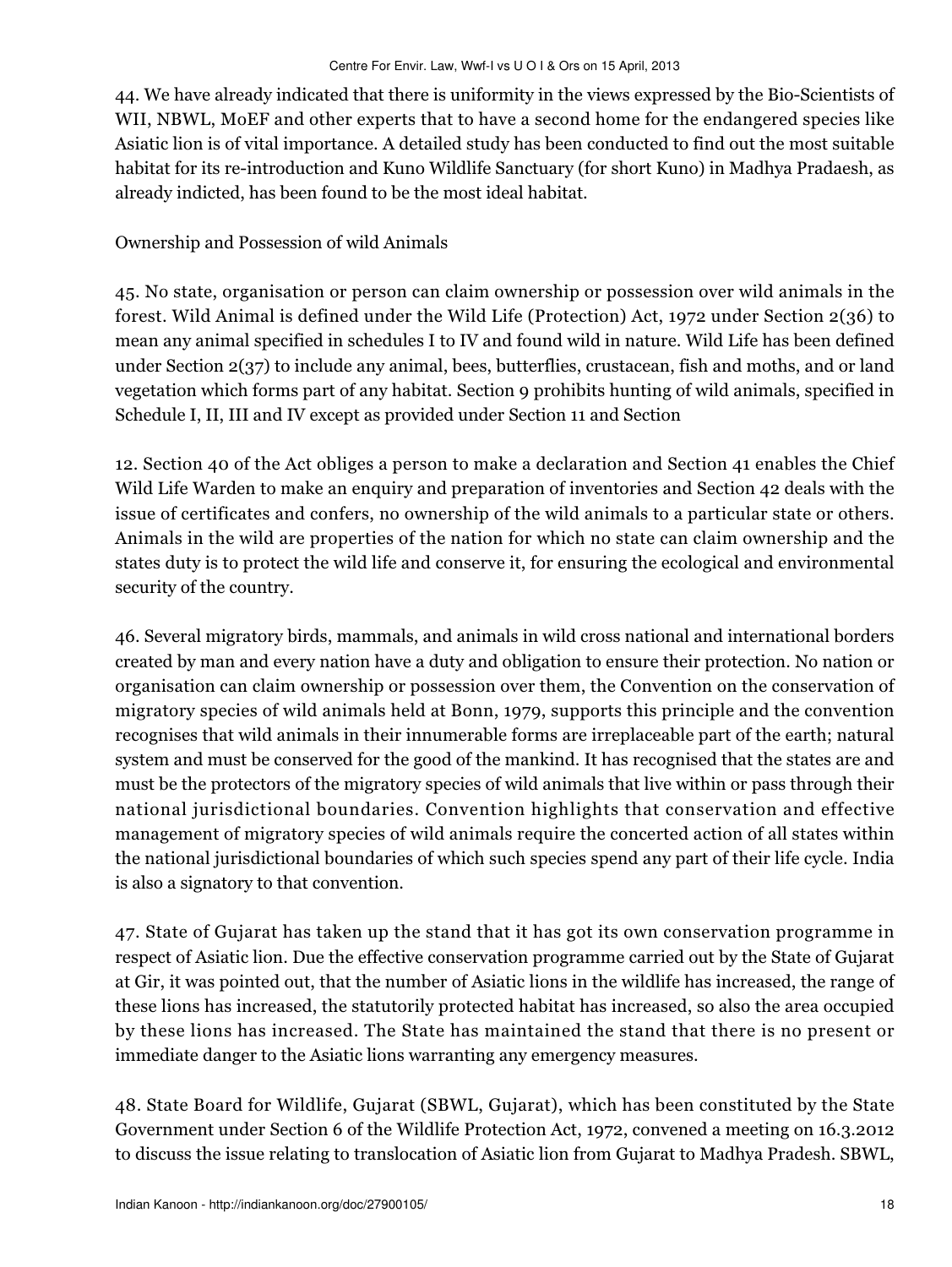Gujarat and took the view that that the issue of giving or not giving lions to Kuno is not an issue of conflict between States, but it is a collective Indian cultural approach in the interest of long term conservation of lions as part of our family. SBWL further maintained the stand that Asiatic Lion being a family member is beyond and higher than the scientific reasoning. SBWL, therefore, did not agree with the proposal for translocation of lion from Gujarat to Kuno, a stand endorsed by the State of Gujarat.

49. Approach made by SWBL and the State of Gujarat is an anthropocentric approach, not eco-centric though the State of Gujarat can be justifiably proud of the fact that it has preserved an endangered specie becoming extinct. We are, however, concerned with a fundamental issue whether the Asiatic lions should have a second home. The cardinal issue is not whether the Asiatic lion is a family member or is part of the Indian culture and civilization, or the pride of a State but the preservation of an endangered species for which we have to apply the species best interest standard. Our approach should not be human-centric or family-centric but eco-centric. Scientific reasoning for its re-location has to supersede the family bond or pride of the people and we have to look at the species best interest especially in a situation where the specie is found to be a critically endangered one and the necessity of a second home has been keenly felt. We, therefore, find it difficult to agree with the reasoning of SBWL, Gujarat and the State of Gujarat that the Asiatic lion is a family member and hence be not parted with.

50. The views of NBWL constituted by the Central Government in exercise of its powers conferred under Section 5A of the Wildlife Protection Act, have to prevail over the views expressed by SBWL. The duties conferred on the National Board under Section 5C of the Act and on the State Board under Section 8 of the Act are entirely different. NBWL has a duty to promote conservation and development of wildlife and frame policies and advise the Central Government and the State Governments on the ways and importance of promoting wildlife conservation. It has to carry out/make assessment of various projects and activities on wildlife or its habitat. NBWL has also to review from time to time the progress in the field of wildlife conservation in the country and suggest measures for improving thereto. Those functions have not been conferred on the State Board. The State Board has been conferred with a duty to advise the State Government the selection and management of areas to be declared as protected areas and advise the State Government in formation of their policies for protection and conservation of the wildlife and specify plans etc. Statutorily, therefore, it is the duty of NBWL to promote conservation and development of wildlife with a view to ensuring ecological and environmental security in the country. We are, therefore, of the view that the various decisions taken by NBWL that Asiatic lion should have a second home to save it from extinction, due to catastrophes like epidemic, large forest fire etc, which could result in extinction, is justified. This Court, sitting in the jurisdiction, is not justified in taking a contrary view from that of NBWL.

## HISTORICAL HABITAT RE-INTRODUCTION

51. No specie can survive on the brink of extinction indefinitely and the probabilities associated with a critically endangered specie make their extinction a matter of time. Convention biology is the science that studies bio-diversity and the dynamics of extinction. Eco-system approach to protecting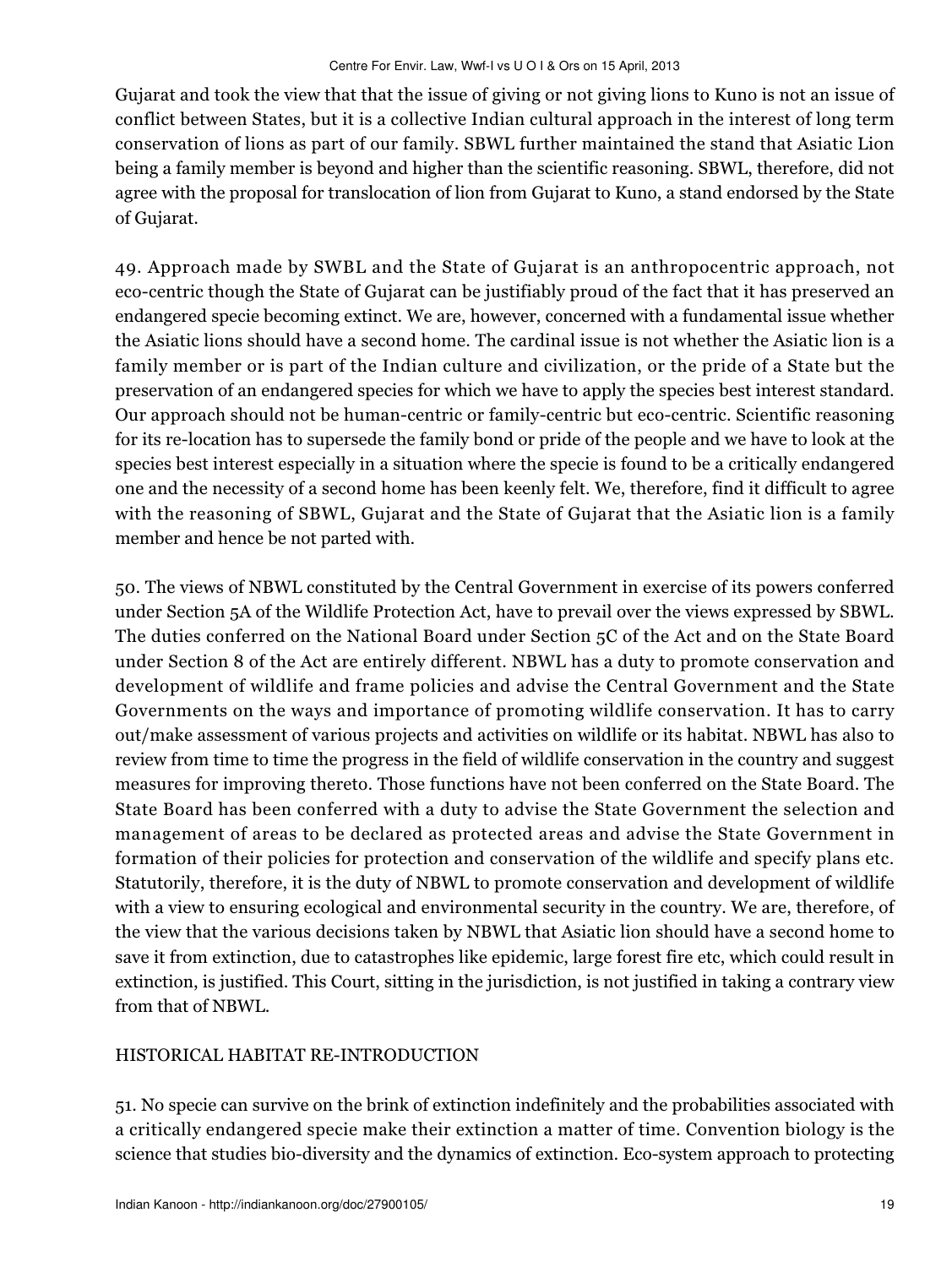endangered species emphasises on recovery, and complement and support eco-system based conservation approach. Reintroduction of an animal or plant into the habitat from where it has become extinct is also known as ex-situ conservation. India has successfully achieved certain reintroduction programmes, for example, the Rhino from Kaziranga, re- introduction of Gangetic gharial in the rivers of Uttar Pradesh, Rajasthan etc. Re-introduction of an organism is the intentional movement of an organism into a part of its native range from which it has disappeared or become extirpated in historic times as a result of human activities or natural catastrophe.

52. Kuno, as already stated, was proved to be a historical habitat of Asiatic Lions. After survey of the potential status for re-introduction of Asiatic lion, a final report has been submitted by WII, which was published on 31.1.1995 Kuno Wildlife Sanctuary (Madhya Pradesh) emerged as the most suitable habitat for re-introduction of the Asiatic lion. The Council of Ministers approved the project on 28.2.1996. Between 1996 and 2001, 24 villages with about 1547 families had been translocated from the sanctuary by the Madhya Pradesh Forest Department. Government of Madhya Pradesh had also demarcated 1280 sq. kms. Kuno Wildlife Division, encompassing the Sironi, Agra and Morawan forest ranges around the sanctuary. Government of India vide its order dated 21.1.1997 ordered diversion of 3720.9 hectares of forest land, including 18 villages were protected under Section 2 of the Forest Conservation Act. A 20-years Project envisaged by the Government of India was also approved by NBWL in its meeting held on 10.3.2004. The Government of Madhya Pradesh took up a massive re-location of villages and giving them alternative sites. A male over 18 years of age was considered to be a family and each family was given 2 hectares of cultivate land, in addition to 500 sq. mtrs. Land was also given for house construction. Financial assistance to the tune of Rs.1,00,000/- in the form of housing material was also given. Government of India has spent a sum of Rs.15 crores for the said purpose.

53. We also notice that all possible steps have been taken by the State of Madhya Pradesh, MoEF and the Union of India making Kuno Wildlife Sanctuary fit for re-introduction of Asiatic lion, with the approval of NWLB.

## PREY DENSITY:

54. WII was requested to assess the availability of prey density in the year 2005. With the assistance of various staff, 17 transects totalling 461 km were surveyed over an area of 280 sq. kms. The density of catchable wild prey (chital, sambar, nilgai, wild pig) by lions was 13 animals/sq. km. There were about 2500 cattle, left behind by the translocated people which were considered to be the buffer prey for lions to tide over the likely problem of drought periodically killing wild ungulates. WII noticed that with the implementation of the recommendations such as the control of poaching, grassland management, building rubble wall around the Division and water augmentation, a substantial rise (ca. 20 animals/Sq. km) in the wild prey base for lions by the end of 2007. A detailed report on the assessment of prey population was submitted by WII in July 2006.

55. State of Gujarat had raised serious objection with regard to prey density at Kuno. Various studies have been conducted with regard to prey density. Reports and studies conducted by the Government of Madhya Pradesh revealed that the prey density at Kuno has far exceeded the estimated prey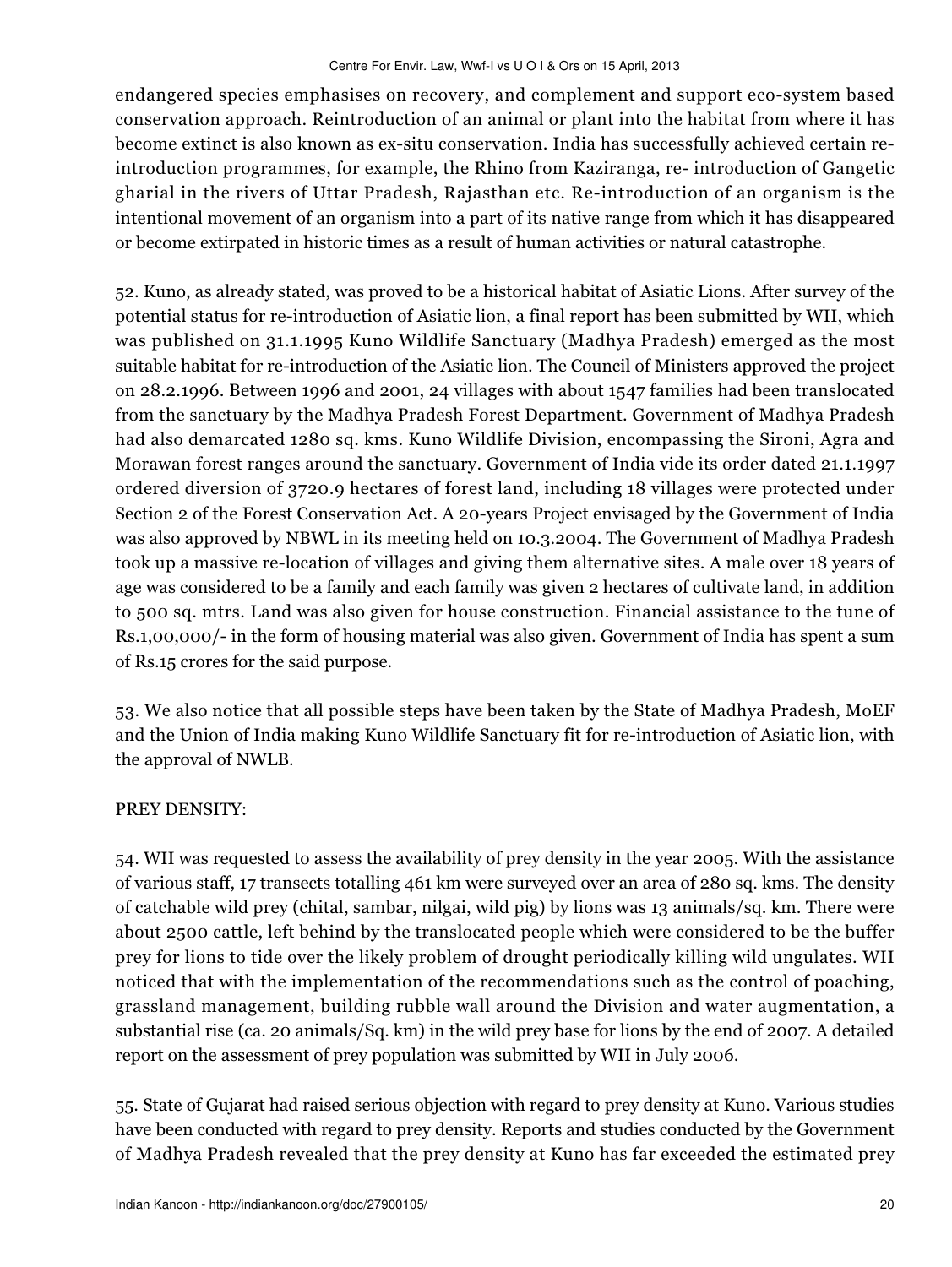density as recommended by Prof. Chellam in his 1993 report. The data collected regarding prey density by Mr. Fiaz A. Khudsar and Mr. Raman in the year 2008 shows the following picture:

|              |       |       |         | Mr. F.A.      Mr. F. A.      Mr. Raman,  WII in 2011 |
|--------------|-------|-------|---------|------------------------------------------------------|
|              |       |       |         | Khudsar year Khudsar year  WPO in year (Cheetah task |
|              | 2004  | 2006  | 2008    | force report                                         |
| All prey     | 17.35 | 24.6  | 49.477  | N.A.                                                 |
| density      |       |       |         |                                                      |
| excluding    |       |       |         |                                                      |
| feral cattle |       |       |         |                                                      |
| All prey     |       | 63.97 | 167.406 | $185.91 \pm 23$                                      |
| density      |       |       |         |                                                      |
| including    |       |       |         |                                                      |
| feral cattle |       |       |         |                                                      |

We notice that Mr. Khudsar collected his data regarding prey base density April-May 2004 and May 2005, that report was published in 2008. However, the census carried out by Mr. Rehman (WPO) was in March 2008. Census was carried out as per All India Tiger Census procedure. For the said purpose, the officials and staff of Government of India was trained by the scientists of WII in 2008, from 19-21 January. The Staff/officials of working plan was later trained for one week from 18-23 February, 2008 in Game Guard Training School, Bandhavgarh and then census was carried out from 2.3.2008 to 8.3.2008 under the supervision and guidance of Dr. Quarnar Qureshi, Scientist WII. We, therefore, find that the census carried out by Shri Raman (WPO) is latest in point of time. The actual comparative statement between density estimation of Shri Raman WPO, 2008 and Shri F.A. Khudsar is as follows:

| Density           | Density     | Density     | Density     |                                   |
|-------------------|-------------|-------------|-------------|-----------------------------------|
| Recorded by       | recorded by | recorded by | recorded by |                                   |
| Shri F.A.         | Shri F.A.   | Shri Raman  | WII in 2001 |                                   |
| Khudsar           | Khudsar     | IWPO in     |             |                                   |
| year 2004         | year 2006   | Year 2008   |             |                                   |
| 16.6              | 12.5        | 18.834      | 35.87       |                                   |
| 10.3              | 0.78        | 1.634       | IN.A.       |                                   |
| 10.77             | 1.61        | 5.603       | N.A.        |                                   |
| 10.02             | 0.0         | 10.0        | IN.A.       |                                   |
|                   |             |             |             |                                   |
| 13.6              | 6.52        | 1.983       | IN.A.       |                                   |
| 0.79              | 3.19        | 3.534       | IN.A.       |                                   |
| Feral Cattle  0.0 | 39.37       | 17.929      | N.A.        |                                   |
|                   |             |             |             | (Cheetah task  <br> force report) |

In order to get latest figure of prey base, an exercise of prey base estimation was done in Kuno in the month of June 2012 by the team of expert independent scientists and various officers of M.P. In June 2012, WII was requested to conduct a survey to assess the latest status of prey base in Kuno. An exercise was carried out jointly by the independent members i.e. scientists/experts from WII, WWF India and the personnel of Kuno Wildlife Division to determine the accurate prey base. The following was the methodology taken up by them.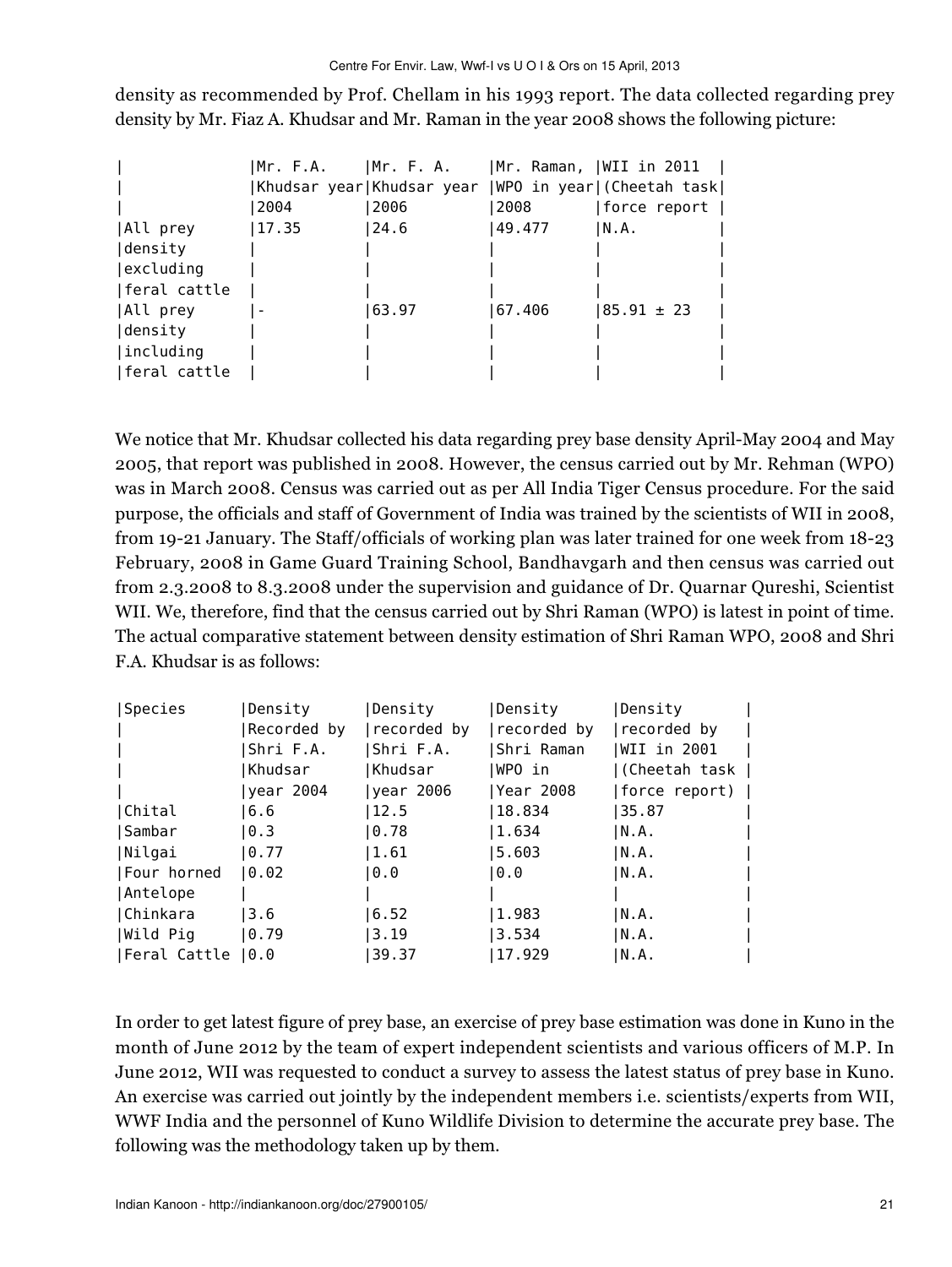(ii) Prey base density estimation: The methodology of exercise was Distance sampling on systematic line transect method as developed by Buckland et al., 2011. Fixed line transects distributed across Kuno WLS, were sampled. All the line transects were walked three times. All ungulates and other prey species observed along with their group size were recorded. The total sampling effort was 208.5 km and 144 man-days.

(iii) Analysis:- The density of prey species which include Chital, Sambhar, Nilgai, Wildpig, Chinkara, Langur, Peafowl and Feral Cattle was estimated using the software DISTANCE 6.0. The analysis of the collected data was done by Dr. Jhala and researchers working under him.

(iv) Population Density:- As a result of exercise done for estimation of prey-base, density estimates of Chital, Sambhar, Nilgai, Wildpig, Chinkara, Lungur, Peafowl and Feral Cattle were calculated. Population density of prey species in Kuno WLS was found as follows:

| Species      | Population Density / Sq. km. $\pm$ |  |  |
|--------------|------------------------------------|--|--|
|              | Standard Error                     |  |  |
| Chital       | $ 51.59 \pm 8.84$                  |  |  |
| Sambhar      | $ 3.59 \pm 1.01$                   |  |  |
| Nilgai       | $ 2.32 \pm 0.59$                   |  |  |
| Wild Pig     | $ 4.68 \pm 1.54$                   |  |  |
| Chinkara     | $0.99 \pm 0.35$                    |  |  |
| Langur       | $ 17.2 \pm 4.6$                    |  |  |
| Peafowl      | $16.44 \pm 2.34$                   |  |  |
| Feral Cattle | $1.83 \pm 0.77$                    |  |  |

State of Madhya Pradesh has also taken up the stand that the prey base in Kuno is more than the existing prey base in Gir. A chart comparing the same as also been produced before us, which is as follows: 2012 Scenario:-

| Species         | Av. Wt. | Gir N.P. |          | Kuno WLS |          |
|-----------------|---------|----------|----------|----------|----------|
|                 | (kg)    |          |          |          |          |
|                 |         | Density  | IBiomass | Density  | IBiomass |
|                 |         | per sq.  | (kg)     | per sq.  | (kg)     |
|                 |         | Km.      |          | Km.      |          |
| Chital          | 47      | 50.8     | 2387.60  | 51.59    | 2424.7   |
| Sambar          | 134     | 2.00     | 268.00   | 3.59     | 481.06   |
| Nilgai          | 125     | 0.58     | 72.50    | 2.32     | 290      |
| Four horned     | 21      | 0.42     | 8.82     |          |          |
| antelope        |         |          |          |          |          |
| Chinkara        | 20      | 2.40     | 48.00    | 0.99     | 19.8     |
| Wild Pig        | 32      | 0.00     | ∣0.00    | 4.68     | 149.76   |
| Common Langur   | 09 ا    | 0.00     | ∣0.00    | 17.2     | 154.8    |
| Total including |         | 56.2     | 2785     | 80.37    | 3520.12  |
| Langur          |         |          |          |          |          |
| Total excluding |         |          |          | 63.17    | 3365.32  |
| langur & feral  |         |          |          |          |          |
| cattle          |         |          |          |          |          |

Indian Kanoon - http://indiankanoon.org/doc/27900105/ 22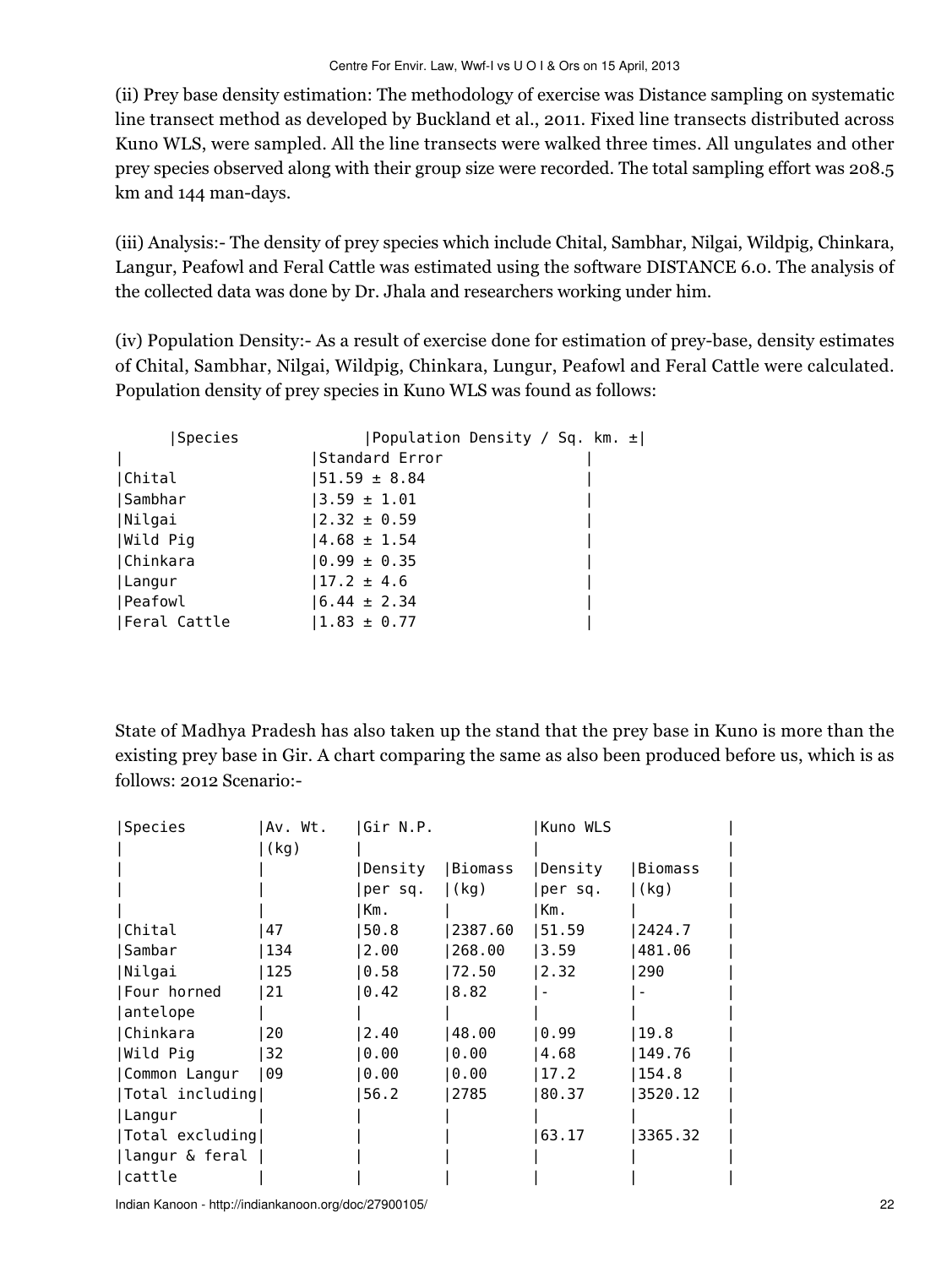State of Madhya Pradesh, therefore, maintained the stand that, in 2012 scenario, the biomass per sq/km in Kuno Wildlife Sanctuary excluding feral cattle and langur (3365.32 kg per sq/km) is more than the biomass in Gir PA (2785 kg per sq/km).

56. State of Gujarat filed an application on 2.7.2012 on the basis of the above estimation of prey base and sought a direction to the parties to take a fresh survey on prey base. Shri Ravi Chellam in his written note on 8.7.2012 made some remarks on prey-base stating that prey density estimation seems to be inadequate in terms of design, data-collection, protocols, and analytical methods, when compared with the internationally accepted standards. Shri Chellam suggested that prey studies have to be conducted at least twelve months covering all seasons and habitat.

57. State of Gujarat has also raised various other objections stating that the past track record would indicate that State of Madhya Pradesh is not taking any effective steps to control poaching which is also a threat if lions are translocated to Kuno. To meet that contention, the State of Madhya Pradesh stated that the Tiger Authority of India in its report Tiger Meets, July 2011 has assessed the performance of the State of Madhya Pradesh as outstanding, which would indicate that they had taken effective steps against poaching of animals at Kuno. We notice that poaching of wild animals is of great concern which calls for attention by all State Governments, so as to protect the endangered species from extinction. It is a matter which has to be dealt with effectively and poaches, if caught, should be brought to justice.

## Cheetah to Kuno

58. We notice that while the matter was being heard, a decision has been made by MoEF to import African Cheetahs from Namibia to India and to introduce the same at Kuno. Amicus Curiae filed I.A. No. 3452 of 2012. This Court granted a stay on 8.5.2012 of the decision of MoEF to import the Cheetahs from Namibia to India for introducing them to Kuno. Serious objections have been raised by the Amicus Curiae Shri P.S. Narasimha against the introduction of foreign species at Kuno. Learned Amicus Curiae pointed out that the decision to introduce African Cheetahs into the same proposed habitat chosen for re-introduction of Asiatic lion has not been either placed before the Standing Committee of NBWL, nor has there been a consistent decision. Learned Amicus Curiae pointed out that IUCN Guidelines on translocation clearly differentiated between introduction and re-introduction. The guidelines critically warned against the introduction of African or imported species which never existed in India. It is not a case of international movement of organism into a part of its native range. Learned Amicus Curiae pointed that NWAP 2002-2016, which is a National Policy document, does not envisage re-introduction of a foreign species to India. The Police only mentioned re-introduction or finding an alternative home for species like Asiatic lion.

59. MoEF, in our view, has not conducted any detailed study before passing the order of introducing foreign cheetah to Kuno. Kuno is not a historical habitat for African cheetahs, no materials have been placed before us to establish that fact. A detailed scientific study has to be done before introducing a foreign species to India, which has not been done in the instant case. NBWL, which is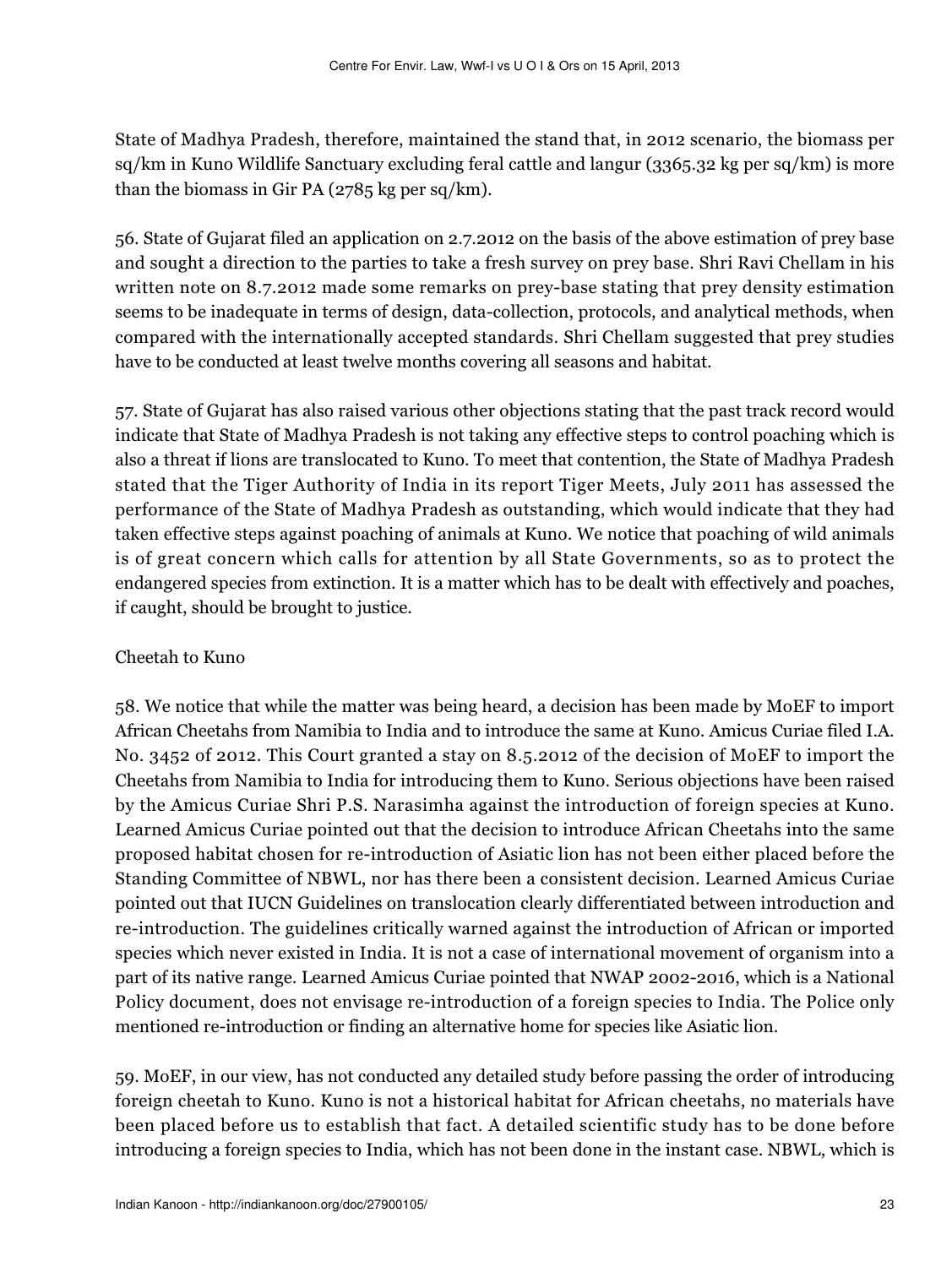Statutory Board established for the purpose under the Wildlife Protection Act was also not consulted.

60. We may indicate that our top priority is to protect Asiatic lions, an endangered species and to provide a second home. Various steps have been taken for the last few decades, but nothing transpired so far. Crores of rupees have been spent by the Government of India and the State of Madhya Pradesh for re-introduction of Asiatic lion to Kuno. At this stage, in our view, the decision taken by MoEF for introduction of African cheetahs first to Kuno and then Asiatic lion, is arbitrary an illegal and clear violation of the statutory requirements provided under the Wildlife Protection Act. The order of MoEF to introduce African Cheetahs into Kuno cannot stand in the eye of Law and the same is quashed.

61. MoEFs decision for re-introduction of Asiatic lion from Gir to Kuno is that of utmost importance so as to preserve the Asiatic lion, an endangered species which cannot be delayed. Re-introduction of Asiatic lion, needless to say, should be in accordance with the guidelines issued by IUCN and with the active participation of experts in the field of re- introduction of endangered species. MoEF is therefore directed to take urgent steps for re-introduction of Asiatic lion from Gir forests to Kuno. MoEF has to constitute an Expert Committee consisting of senior officials of MoEF, Chief Wildlife Wardens of the States of Madhya Pradesh and Gujarat. Technical experts should also be the members of the Committee, which will include the Secretary General and Chief Executive Officer of WWF. Dr. Y.S. Jhala, senior scientist with Wildlife Institute of India, Dr. Ravi Chellam, senior scientist, Dr. A.J.T. Johnsingh, since all of them had done lot of research in that area and have national and international exposure. Any other expert can also be co-opted as the members of the Committee. Needless to say, the number of lions to be re-introduced would depend upon the density of prey base and other related factors, which the Committee will assess.

62. I.A. is allowed as mentioned above. The order be carried out in its letter and spirit and within a period of 6 months from today. We record our deep appreciation for the assistance rendered by all the senior counsel and learned amicus curiae Shri P.S. Narasimha and also Dr. Ravi Chellam who was present in the Court throughout and made valuable suggestions with regard to the various environmental and scientific issues.

63. We are also inclined to highlight the necessity of an exclusive parliamentary legislation for the preservation and protection of endangered species so as to carry out the recovery programmes before many of the species become extinct and to give the following directions:

(a) NWAP (2002-2016) has already identified species like the Great Indian Bustard, Bengal Florican, Dugong, the Manipur Brow Antlered Deer, over and above Asiatic Lion and Wild Buffalo as endangered species and hence we are, therefore, inclined to give a direction to the Government of India and the MoEF to take urgent steps for the preservation of those endangered species as well as to initiate recovery programmes.

(b) The Government of India and the MoEF are directed to identify, as already highlighted by NWAP, all endangered species of flora and fauna, study their needs and survey their environs and